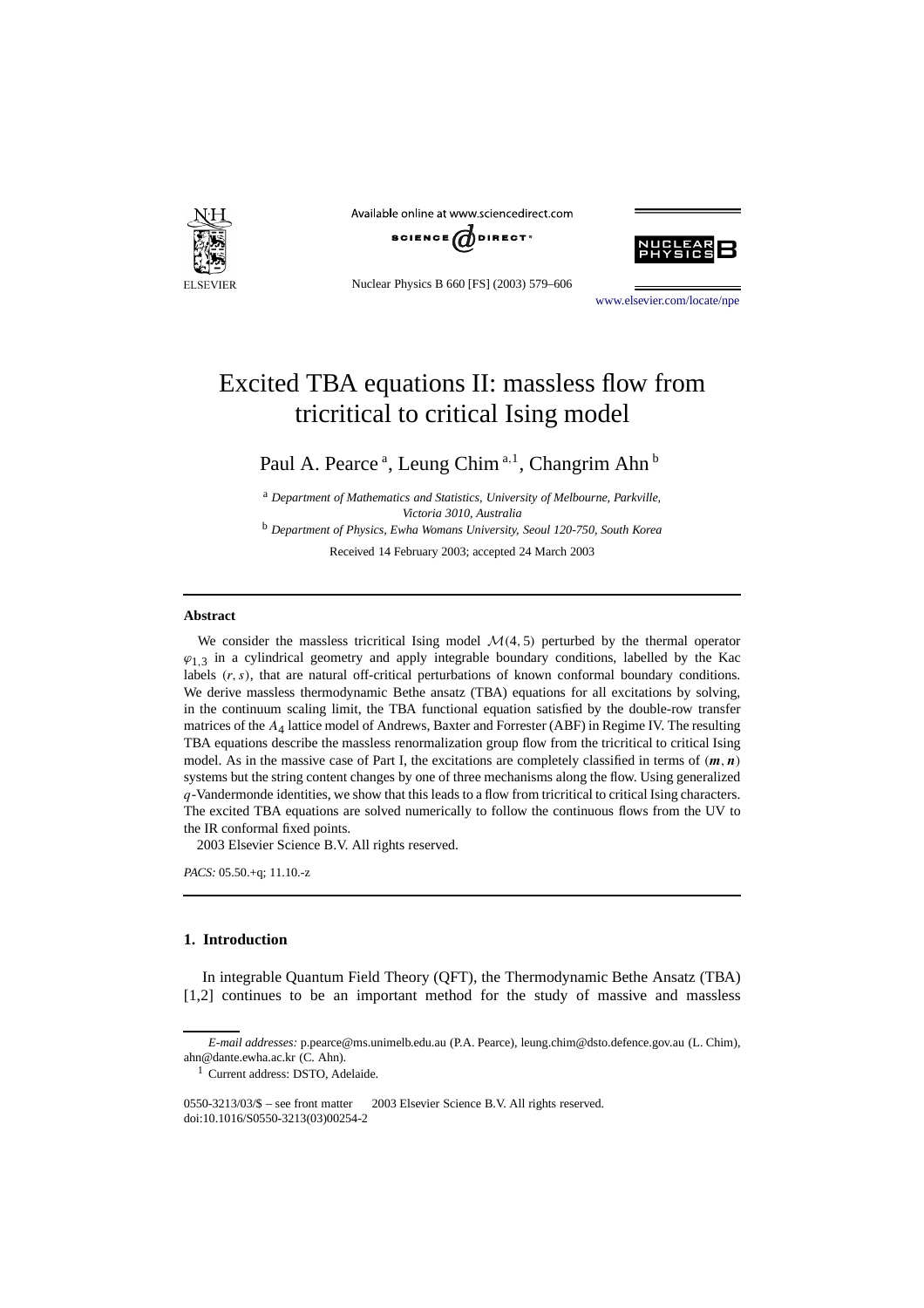Renormalization Group (RG) flows including the study of excited states [3–5]. Moreover the Tricritical Ising Model (TIM), which is the simplest member  $\mathcal{M}(4, 5)$  of the unitary minimal series [6] beyond the critical Ising model  $\mathcal{M}(3, 4)$ , remains a rich example for studying both thermal and boundary flows [7–10].

In Part I of this series (hereafter referred to as PCAI [11]) we considered the massive tricritical Ising model  $\mathcal{M}(4, 5)$  perturbed by the thermal operator  $\varphi_{1,3}$  in a cylindrical geometry and systematically derived the TBA equations for all excitations by using a lattice approach. More specifically this was achieved by solving, in the continuum scaling limit, the TBA functional equation satisfied by the double-row transfer matrices of the *A*<sup>4</sup> lattice model of Andrews, Baxter and Forrester (ABF) in Regime III [12]. In this paper we turn our attention to the massless tricritical Ising model which is obtained as the continuum scaling limit of the *A*<sup>4</sup> lattice model in Regime IV. Our goal is to systematically derive and study the massless TBA equations which describe the renormalization group (RG) flow from the tricritical  $\mathcal{M}(4, 5)$  to critical  $\mathcal{M}(3, 4)$  Ising model. We apply the methods developed in PCAI and use the concepts and notations introduced in that paper without further elaboration.

The layout of the paper is as follows. In Section 2 we discuss the classification of excitations using *(m,n)* systems including a description of the three mechanisms by which the string contents change along the flow. In Section 3 we derive in detail the massless TBA equations in the  $(r, s) = (1, 1)$  vacuum sector. We do not discuss the very similar derivation of the TBA equations in the other 5 sectors. The numerical solution of the TBA equations to yield continuous flows is discussed in Section 4. We finish in Section 5 with a brief discussion.

#### **2. Classification of excitations and flows**

For small perturbations, the scaling limit of the excitations in Regime IV of the  $A_4$  lattice model are classified by precisely the same  $(m, n)$  systems [13,14] as at the conformal critical point [15] and throughout the massive Regime III [11]. Unlike the massive case, however, we find that in the massless regime the string content can change by one of three mechanisms along the flow. This was first observed empirically by direct numerical diagonalization of a sequence of finite-size transfer matrices approaching the scaling limit

$$
\mu = \frac{mR}{4} = \lim_{N \to \infty, t \to 0} N|t|^{\nu}, \quad \nu = 5/4
$$
\n(2.1)

for modest values of the system size *N* and  $0 \le mR < 5$  and is confirmed by our numerical solutions of the TBA equations. Here  $\mu$  measures the perturbation strength and  $t$  is the departure-from-criticality variable. The mass *m* and continuum length scale *R* usually occur in the single combination  $mR$ . Notice that in the finite-size scaling we use the Regime III correlation length exponent  $v = 5/4$  even though the actual [16] correlation length exponent in Regime IV is  $v' = 5/2$ .

Let us consider the vacuum sector with boundary condition  $(r, s) = (1, 1)$ . The excitation energies are given by the scaling limit of the eigenvalues of the double-row transfer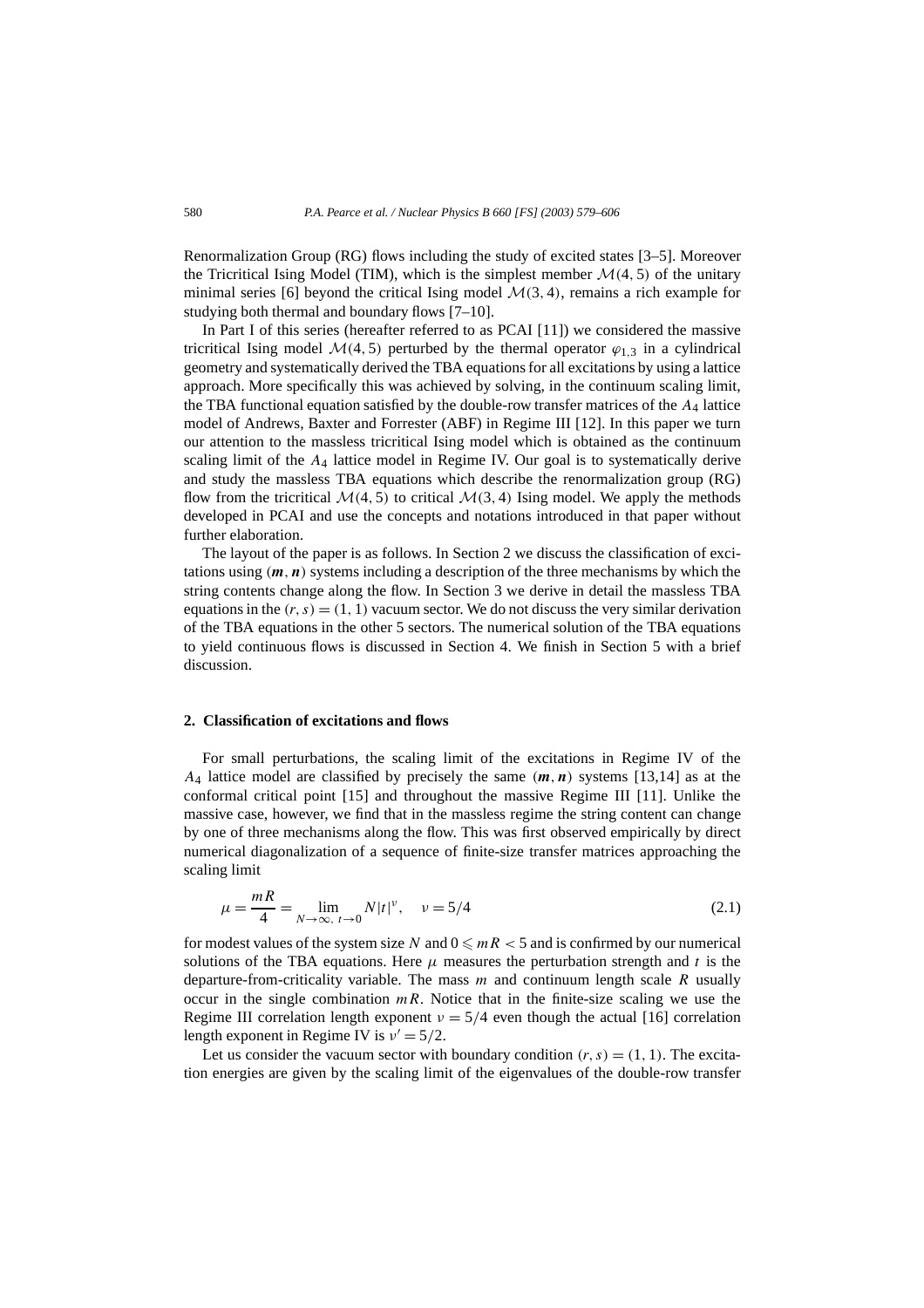matrix  $D(u)$ , or equivalently the normalized transfer matrix  $t(u)$ , where *u* is the spectral parameter. The two relevant analyticity strips in the complex *u*-plane are, respectively,

$$
-\frac{\lambda}{2} < \text{Re}(u) < \frac{3\lambda}{2}, \qquad 2\lambda < \text{Re}(u) < 4\lambda \tag{2.2}
$$

where  $\lambda = \pi/5$  is the crossing parameter. The excitations are classified by their string contents

$$
m_i = \{\text{number of 1-strings in strip } i = 1, 2\},\
$$
  

$$
n_i = \{\text{number of 2-strings in strip } i = 1, 2\}.
$$
 (2.3)

At the conformal critical point ( $mR = 0$ ) the string contents satisfy the  $(m, n)$  system

$$
m + n = \frac{1}{2}(Ne_1 + \mathcal{I}m),
$$
\n(2.4)

where  $m_1$ ,  $m_2$  and N are even,  $m = (m_1, m_2)$ ,  $n = (n_1, n_2)$ ,  $e_1 = (1, 0)$ , and T is the  $A_2$ incidence matrix with entries  $\mathcal{I}_{j,k} = \delta_{|j-k|,1}$ . For the leading excitations  $m_1, m_2, n_2$  are finite but  $n_1 \sim N/2$  as  $N \to \infty$ .

As explained in PCAI, an excitation with string content *(m,n)* is uniquely labelled by a set of quantum numbers

$$
I = (I^{(1)} | I^{(2)}) = (I_1^{(1)}, I_2^{(1)}, \dots, I_{m_1}^{(1)} | I_1^{(2)}, I_2^{(2)}, \dots, I_{m_2}^{(2)}),
$$
\n(2.5)

where the integers  $I_j^{(i)} \in \{0, 1, 2, ...\}$  with  $i = 1, 2$  give the number of 2-strings whose imaginary parts  $w_k^{(i)}$  are greater than that of the given 1-string  $v_j^{(i)}$ . The 1-strings  $v_1^{(i)}$  and 2-strings  $w_1^{(i)}$  labelled by 1 are closest to the real axis. The quantum numbers  $I_j^{(i)}$  satisfy

$$
n_i \geqslant I_1^{(i)} \geqslant I_2^{(i)} \geqslant \dots \geqslant I_{m_i}^{(i)} \geqslant 0, \quad i = 1, 2. \tag{2.6}
$$

For given string content  $(m, n)$ , the lowest excitation occurs when all of the 1-strings are further out from the real axis than all of the 2-strings. In this case all of the quantum numbers vanish  $I_j^{(i)} = 0$ . Bringing the location of a 1-string closer to the real axis by interchanging the location of the 1-string with a 2-string increments its quantum number by one unit and increases the energy.

Although we do not make use of it here, we mention in passing that, for the tricritical Ising model, there exists a bijection [17] between the patterns of 1- and 2-strings classifying the eigenvalues of the double-row transfer eigenvalues and RSOS paths on *A*4. This has as a consequence that the finitized partition functions (Virasoro characters) satisfy the same recursions [12] as the one-dimensional configurational sums of the Corner Transfer Matrices (CTMs).

#### *2.1. Three mechanisms for changing string content*

Let  $t(u)$  be the normalized double row transfer matrix as in PCAI. In Regime IV the eigenvalues  $t(u)$  of  $t(u)$  are doubly periodic meromorphic functions in the period rectangle

period rectangle = 
$$
\left(-\frac{\lambda}{2}, \frac{9\lambda}{2}\right) \times (-\pi i\varepsilon, \pi i\varepsilon),
$$
 (2.7)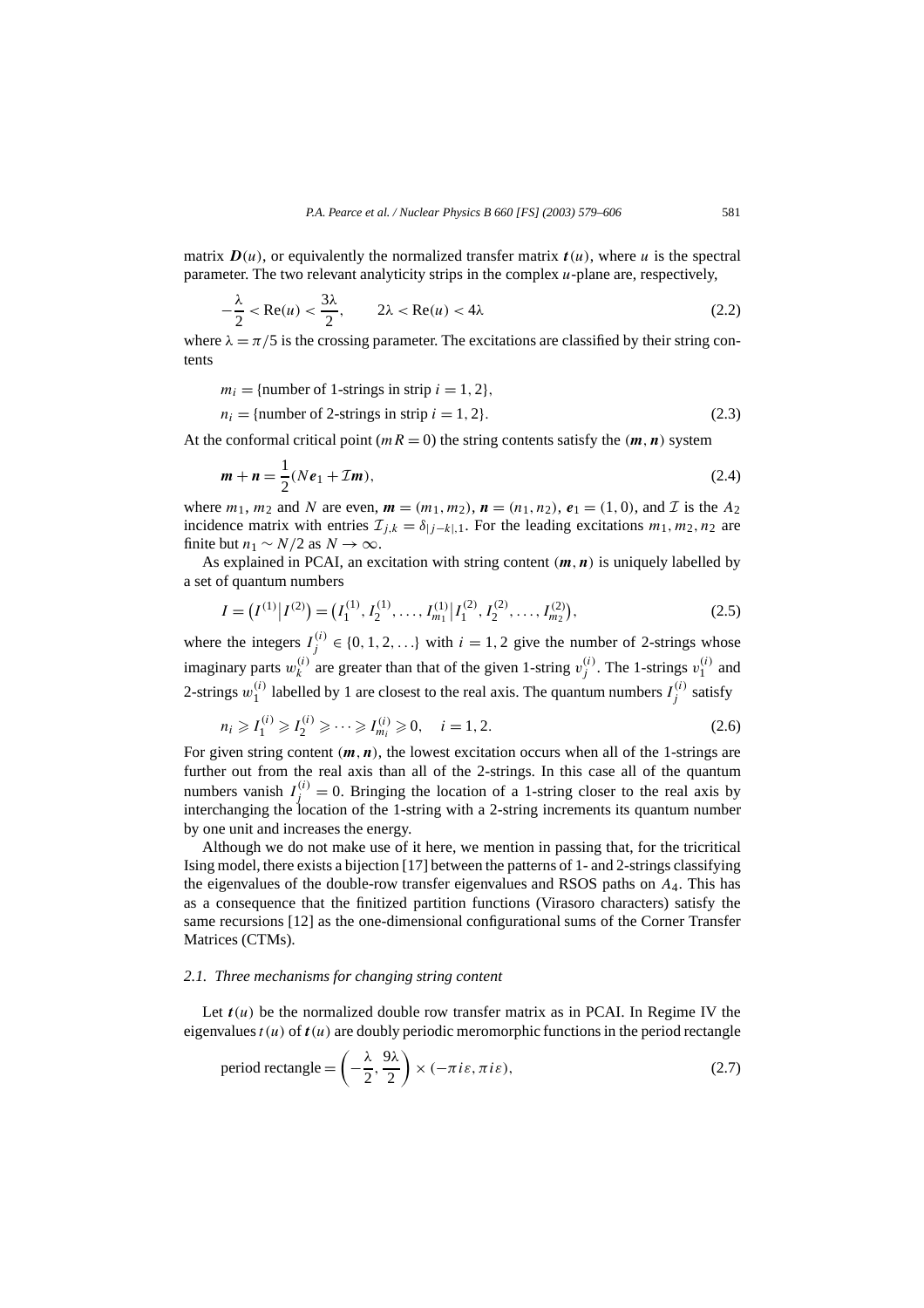

Fig. 1. Upper part of the period rectangle  $(-\lambda/2, 2\lambda) \times (-\pi i \varepsilon, \pi i \varepsilon)$  in the complex *u*-plane for the  $A_4$  lattice model in Regime IV showing the putative strips 1 and 2. The schematic location of zeros reflects the complex conjugation symmetry and the symmetry (2.9). In the scaling limit the imaginary period  $\varepsilon \to \infty$  and it is the behaviour of the zeros near the indicated scaling edge at  $Im(u) = \pi \varepsilon/2$  that is relevant.

where  $\varepsilon$  is related to the departure-from-criticality variable  $t$  by

$$
t = -\exp(-2\pi\varepsilon). \tag{2.8}
$$

However, in Regime IV the *A*<sup>4</sup> lattice model also admits the symmetry

$$
t(u \pm \pi/2 + \pi i \varepsilon) = t(u) \tag{2.9}
$$

so we can restrict ourselves further to the rectangle  $(-\lambda/2, 2\lambda) \times (-\pi i \varepsilon, \pi i \varepsilon)$ . In particular, this means that for  $mR > 0$  the distinction between the two strips effectively disappears—the two are joined along the scaling edge at  $Im(u) = \pi \epsilon/2$  in the scaling limit (2.1). This allows zeros to move between the putative strips 1 and 2 by crossing the scaling edge. The combination of strips 1 and 2 in the upper half plane into one extended strip is shown in Fig. 1. There is a complex conjugation symmetry between the upper and lower half planes. Note that this is consistent with the picture at the conformal point since in the limit  $mR \to 0$  the zeros are infinitely far below (strip 1) or infinitely far above (strip 2) the scaling edge as  $\varepsilon \to \infty$ .

Let us consider the extended analyticity strip  $-\lambda/2 \leq Re(u) \leq 3\lambda/2$ . Empirically, we find that as  $mR$  is increased from 0 the strip 1 zeros approach the scaling edge at  $\text{Im}(u) = \pi \varepsilon/2$  from below while the strip 2 zeros approach the scaling edge from above. Potentially, this allows zeros to collide or migrate from one strip to the other. In fact we find that the zero patterns change by one of the following three mechanisms which occur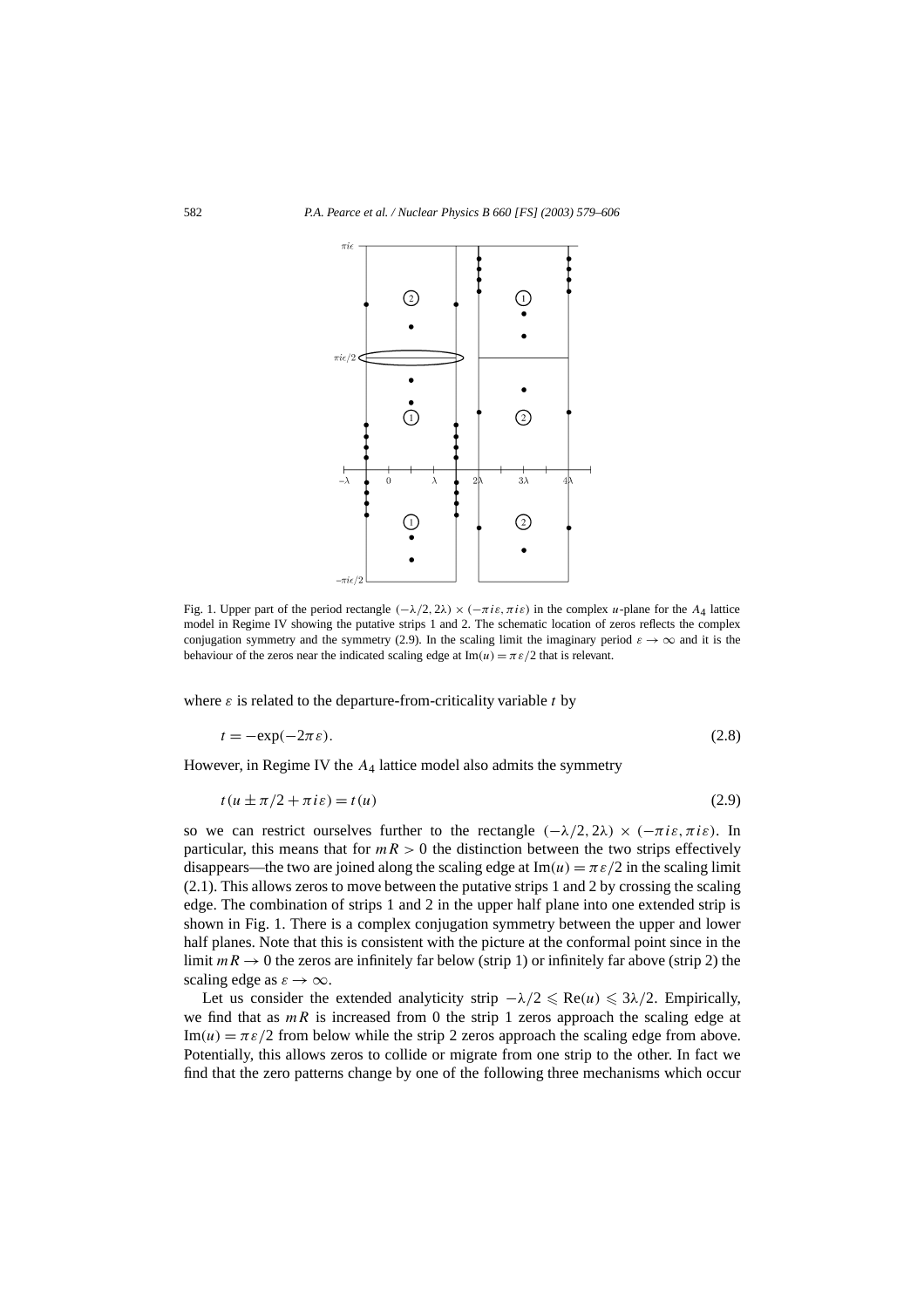

Fig. 2. Schematic representation of the three mechanisms A, B, C by which the string contents change under the flow. In each case the two circled zeros leave the analyticity strip as indicated by the arrows. In mechanism A two 1-strings leave the strip whereas in mechanisms B and C it is a 2-string that leaves the strip. Note that only the location of the 1-strings enter the TBA equations.

at the scaling edge:

- A. If 1-strings are closest to the scaling edge in both strips 1 and 2 then these 1-strings collide and move symmetrically in opposite directions parallel to the scaling edge until they reach  $Re(u) = 0$ ,  $\lambda$ . At this point the two zeros no longer contribute and they can be removed from the analyticity strip. This mechanism applies if  $I_{m_1}^{(1)} = I_{m_2}^{(2)} = 0$ .
- B. If a 2-string is closest to the scaling edge in strip 2 and a 1-string is closest to the scaling edge in strip 1 then the 2-string moves to the scaling edge and leaves the analyticity strip. This mechanism applies if  $I_{m_1}^{(1)} = 0$  and  $I_{m_2}^{(2)} > 0$ .
- C. Otherwise, if a 2-string is closest to the scaling edge in strip 1, then this 2-string moves to the scaling edge and leaves the analyticity strip. This mechanism applies if  $I_{m_1}^{(1)} > 0$ .

Similar mechanisms are also observed [8] in the boundary flows of the tricritical Ising model. If  $m_2 = 0$  only mechanisms B and C apply according to whether  $I_{m_1}^{(1)} = 0$  or  $I_{m_1}^{(1)} > 0$ . If  $m_1 = m_2 = 0$  then mechanism C applies. In each of the three mechanisms exactly two zeros are removed from the extended analyticity strip. These three mechanisms are shown schematically in Fig. 2. They are confirmed by the numerics discussed in Section 4.

#### *2.2. Operator flow*

Remarkably, as we explain in this subsection, the empirical rules giving the three mechanisms A, B, C for changing string contents under the flow suffice to determine a map in each sector  $(r, s)$  between finitized characters for the UV ( $mR = 0$ ,  $c = 7/10$ ) and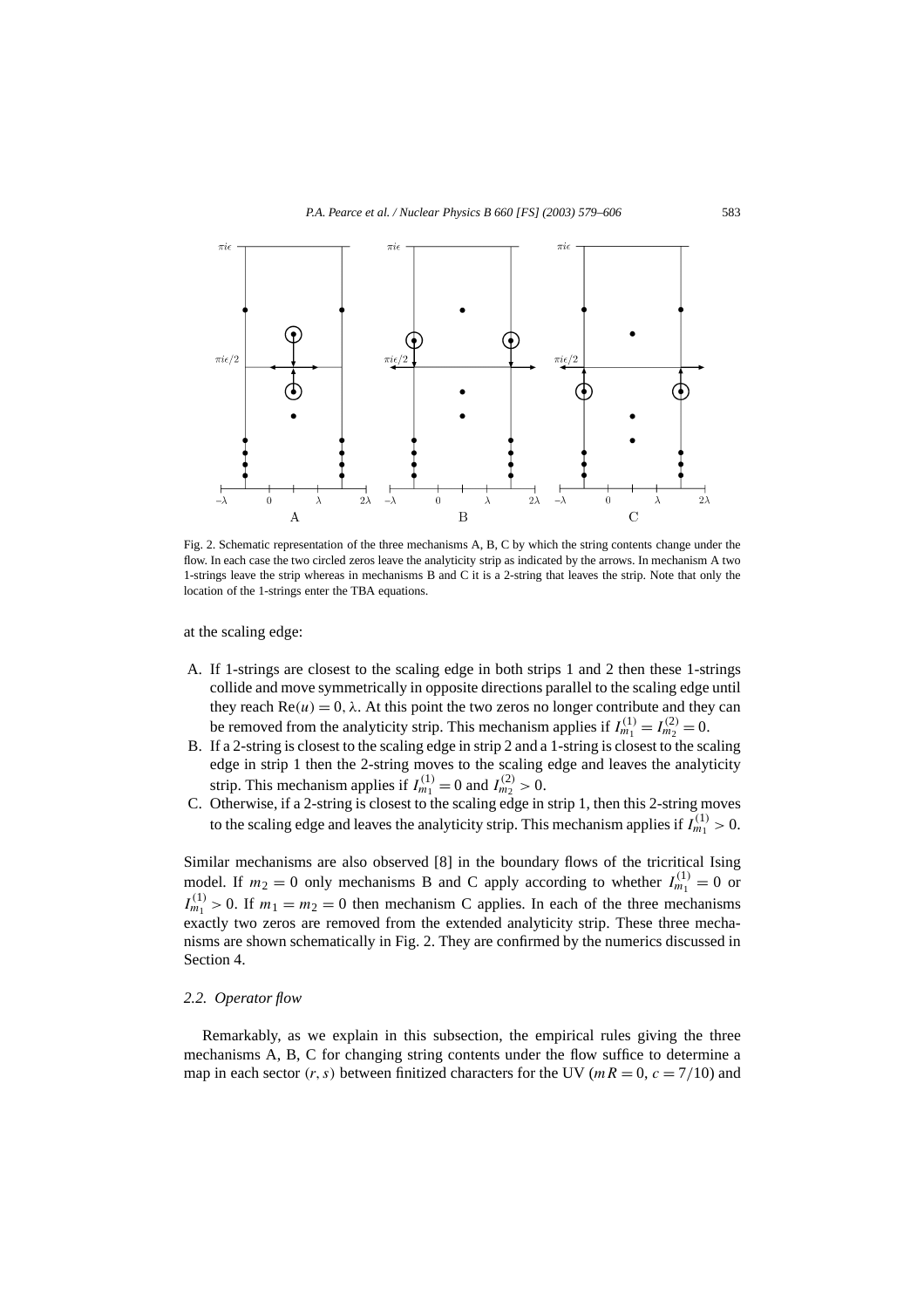| Flow of primary operators $(r, s) \mapsto (r', s')$ displayed in the A <sub>4</sub> Kac table                                                   |                              |  |           |                                                               |  |                                                                                                                |  |  |  |  |
|-------------------------------------------------------------------------------------------------------------------------------------------------|------------------------------|--|-----------|---------------------------------------------------------------|--|----------------------------------------------------------------------------------------------------------------|--|--|--|--|
| $\Delta_{r,s}^4$                                                                                                                                |                              |  |           | (r', s')                                                      |  |                                                                                                                |  |  |  |  |
| S<br>$rac{3}{2}$ $rac{7}{16}$ 0<br>$\frac{3}{5}$ $\frac{3}{80}$ $\frac{1}{10}$<br>$\overline{3}$<br>$\frac{1}{10}$ $\frac{3}{80}$ $\frac{3}{5}$ |                              |  | $\mapsto$ | S<br>4(1,3)(1,2)(1,1)<br>3(2,3)(2,2)(2,1)<br>2(2,1)(2,2)(2,3) |  | $4\frac{1}{2} \frac{1}{16} 0$<br>$3\frac{1}{2} \frac{1}{16} 0$<br>$\frac{1}{16}$ $\frac{1}{2}$<br>$\mathbf{0}$ |  |  |  |  |
| $\overline{0}$                                                                                                                                  | $\frac{7}{16}$ $\frac{3}{2}$ |  |           | $1(1,1)$ $(1,2)$ $(1,3)$                                      |  | $\frac{1}{16}$ $\frac{1}{2}$                                                                                   |  |  |  |  |
|                                                                                                                                                 | 3<br>$\mathcal{P}$           |  |           |                                                               |  | $\mathcal{E}$<br>2                                                                                             |  |  |  |  |

Flow of primary operators  $(r, s) \mapsto (r'$ *, s )* displayed in the *A*4 Kac table

IR ( $mR = \infty$ ,  $c = 1/2$ ) fixed points. Since two zeros leave the analyticity strip under the flow, this map from the UV to IR takes the form

$$
\chi^{4,N+2}_{r,s}(q) \mapsto \chi^{3,N}_{r',s'}(q), \qquad 1 \leq r' \leq 2, \qquad 1 \leq s', r \leq 3, \qquad 1 \leq s \leq 4. \tag{2.10}
$$

We find that, in the presence of a boundary, the primary operators  $(r, s)$  of the tricritical Ising model flow to primary operators  $(r', s')$  of the critical Ising model as shown in Table 1. This pattern of flows differs fundamentally from the flow of operators observed with periodic boundaries. For example, with periodic boundaries, the spinless operator  $(\Delta, \Delta) = (1/10, 1/10) \rightarrow (1/2, 1/2)$  whereas in the presence of a boundary *∆* = 1/10 → 0. These differences arise because the extra zeros associated with the boundary participate in the flow mechanisms.

# 2.3. *RG* flow from  $\chi_{1,1}^4(q)$  to  $\chi_{1,1}^3(q)$

In the vacuum sector  $(r, s) = (1, 1)$  the  $A_4$   $(m, n)_{N+2}$  system of the tricritical Ising model is

$$
m_1 + n_1 = \frac{1}{2}(N + 2 + m_2), \qquad m_2 + n_2 = \frac{1}{2}m_1
$$
\n(2.11)

and these relations determine  $n_1$  and  $n_2$  in terms of  $m_1$  and  $m_2$ . Similarly, let  $m$  and  $n$ be the number of 1- and 2-strings of the critical Ising model in the vacuum  $(r, s) = (1, 1)$ sector satisfying the  $A_3$   $(m, n)_N$  system

$$
m + n = \frac{1}{2}(N + m) \quad \text{or} \quad n = \frac{1}{2}(N - m). \tag{2.12}
$$

Then *m* and *n* are given by the total number of 1- and 2-strings in the extended strip in the IR limit

$$
m = \begin{cases} m_1 + m_2 - 2, & A, \\ m_1 + m_2, & B, C, \end{cases} \qquad n = \begin{cases} n_1 + n_2, & A, \\ n_1 + n_2 - 1, & B, C. \end{cases}
$$
 (2.13)

The mechanisms A, B, C determine which energy level flows to which energy level under the RG flow. As explained in [15] and PCAI, the energies at a conformal point are

Table 1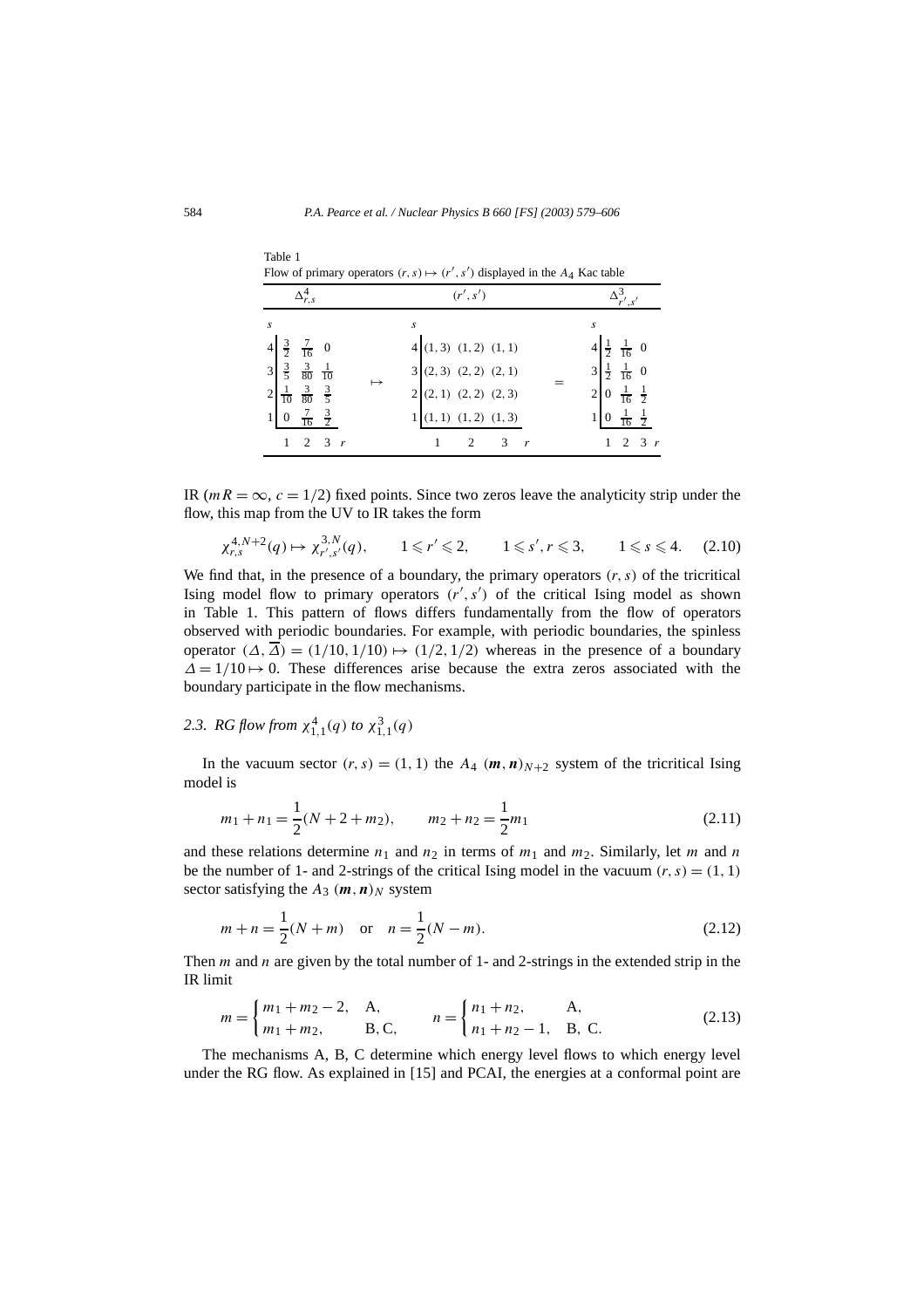Table 2

Mapping of the first 22 energy levels in the  $(r, s) = (1, 1)$  sector under mechanisms A, B or C. The energies, string contents and quantum numbers are shown in both the UV and IR regimes. The degeneracies of all the levels reconstruct the mapping between the tricritical and critical Ising characters  $\chi^4_{1,1}(q) \mapsto \chi^3_{1,1}(q)$ 

| Mech.        | E              | m <sub>1</sub> | m <sub>2</sub> | n <sub>2</sub> | Ι                 | .,.<br>$\boldsymbol{m}$ | $\ldots$<br>I'   | $E^{\prime}$ |
|--------------|----------------|----------------|----------------|----------------|-------------------|-------------------------|------------------|--------------|
| $\mathsf{C}$ | $\mathbf{0}$   | $\overline{0}$ | $\mathbf{0}$   | $\theta$       |                   | $\overline{0}$          |                  | $\theta$     |
| B            | $\overline{2}$ | $\overline{c}$ | $\Omega$       |                | $\left( \right)$  | $\overline{2}$          | $\left( \right)$ |              |
|              |                |                |                |                | (0, 0)            |                         | (0, 0)           | 2            |
| B            | 3              | $\overline{c}$ | $\overline{0}$ |                | (1, 0)            | $\overline{c}$          | (1, 0)           | 3            |
| B            | $\overline{4}$ | $\overline{c}$ | $\Omega$       |                | (2, 0)            | $\mathbf{2}$            | (2, 0)           | 4            |
| B            | 4              | $\overline{c}$ | $\mathbf{0}$   |                | (1, 1)            | $\overline{2}$          | (1, 1)           | 4            |
| B            | 5              | $\mathfrak{2}$ | $\theta$       |                | (3, 0)            | $\overline{2}$          | (3, 0)           | 5            |
| B            | 5              | $\mathfrak{2}$ | $\theta$       |                | (2, 1)            | $\overline{2}$          | (2, 1)           | 5            |
| B            | 6              | $\overline{c}$ | $\Omega$       |                | (4, 0)            | $\overline{c}$          | (4, 0)           | 6            |
| B            | 6              | $\overline{c}$ | $\Omega$       |                | (3, 1)            | $\overline{2}$          | (3, 1)           | 6            |
| B            | 6              | $\overline{c}$ | $\Omega$       |                | (2, 2)            | $\mathfrak{2}$          | (2, 2)           | 6            |
| A            | 6              | $\overline{4}$ | $\mathfrak{2}$ | $\Omega$       | (0, 0, 0, 0 0, 0) | $\overline{4}$          | (0, 0, 0, 0)     | 8            |
| B            | 7              | $\overline{c}$ | $\mathbf{0}$   |                | (5, 0)            | $\overline{2}$          | (5, 0)           |              |
| B            | 7              | $\overline{c}$ | $\Omega$       |                | (4, 1)            | $\overline{c}$          | (4, 1)           |              |
| B            | 7              | $\overline{c}$ | $\overline{0}$ |                | (3, 2)            | $\overline{2}$          | (3, 2)           |              |
| A            | $\tau$         | $\overline{4}$ | $\overline{2}$ | $\Omega$       | (1, 0, 0, 0 0, 0) | 4                       | (1, 0, 0, 0)     | 9            |
| B            | 8              | $\overline{c}$ | $\mathbf{0}$   | 1              | (6, 0)            | 2                       | (6, 0)           |              |
| B            | 8              | $\mathfrak{2}$ | $\mathbf{0}$   |                | (5, 1)            | $\overline{c}$          | (5, 1)           |              |
| B            | 8              | $\mathfrak{2}$ | $\mathbf{0}$   |                | (4, 2)            | $\overline{2}$          | (4, 2)           |              |
| B            | 8              | $\overline{c}$ | $\mathbf{0}$   | 1              | (3, 3)            | $\overline{2}$          | (3, 3)           |              |
| A            | 8              | 4              | $\overline{c}$ | $\mathbf{0}$   | (2, 0, 0, 0 0, 0) | 4                       | (2, 0, 0, 0)     | 10           |
| A            | 8              | $\overline{4}$ | $\mathfrak{2}$ | $\mathbf{0}$   | (1, 1, 0, 0 0, 0) | $\overline{4}$          | (1, 1, 0, 0)     | 10           |
| B            | 8              | 4              | $\theta$       | $\overline{2}$ | (0, 0, 0, 0)      | $\overline{4}$          | (1, 1, 1, 1)     | 12           |

determined by the string content *m* and the patterns of zeros in the complex *u*-plane. In terms of quantum numbers the precise mapping of energy levels under the flow is given by

$$
I = (I_1^{(1)}, I_2^{(1)}, \dots, I_{m_1}^{(1)} | I_1^{(2)}, I_2^{(2)}, \dots, I_{m_2}^{(2)}) \mapsto I' = (I'_1, I'_2, \dots, I'_m)
$$
(2.14)

where

A: 
$$
\begin{cases} I'_j = n_2 + I_j^{(1)}, & j = 1, 2, ..., m_1 - 1, \\ I'_{m_1 - 1 + k} = n_2 - I_{m_2 - k}^{(2)}, & k = 1, 2, ..., m_2 - 1, \end{cases}
$$
(2.15)

B, C: 
$$
\begin{cases} I'_j = n_2 - 1 + I_j^{(1)}, & j = 1, 2, ..., m_1, \\ I'_{m_1 + k} = n_2 - I_{m_2 + 1 - k}^{(2)}, & k = 1, 2, ..., m_2. \end{cases}
$$
(2.16)

Details of this mapping for the first 15 energy levels in the  $(r, s) = (1, 1)$  sector are shown in Table 2. For given string content  $m$ , the base energy level  $E_m$  is determined by the Cartan matrix *C*

$$
q^{E_m} = q^{\frac{1}{4}mCm} = \begin{cases} q^{\frac{1}{2}(m_1^2 - m_1m_2 + m_2^2)}, & A_4, \\ q^{\frac{1}{2}m^2}, & A_3. \end{cases}
$$
 (2.17)

The base energy occurs when the location of all of the 1-strings are further from the real axis than the locations of all of the 2-strings. Additional excitation energy is generated by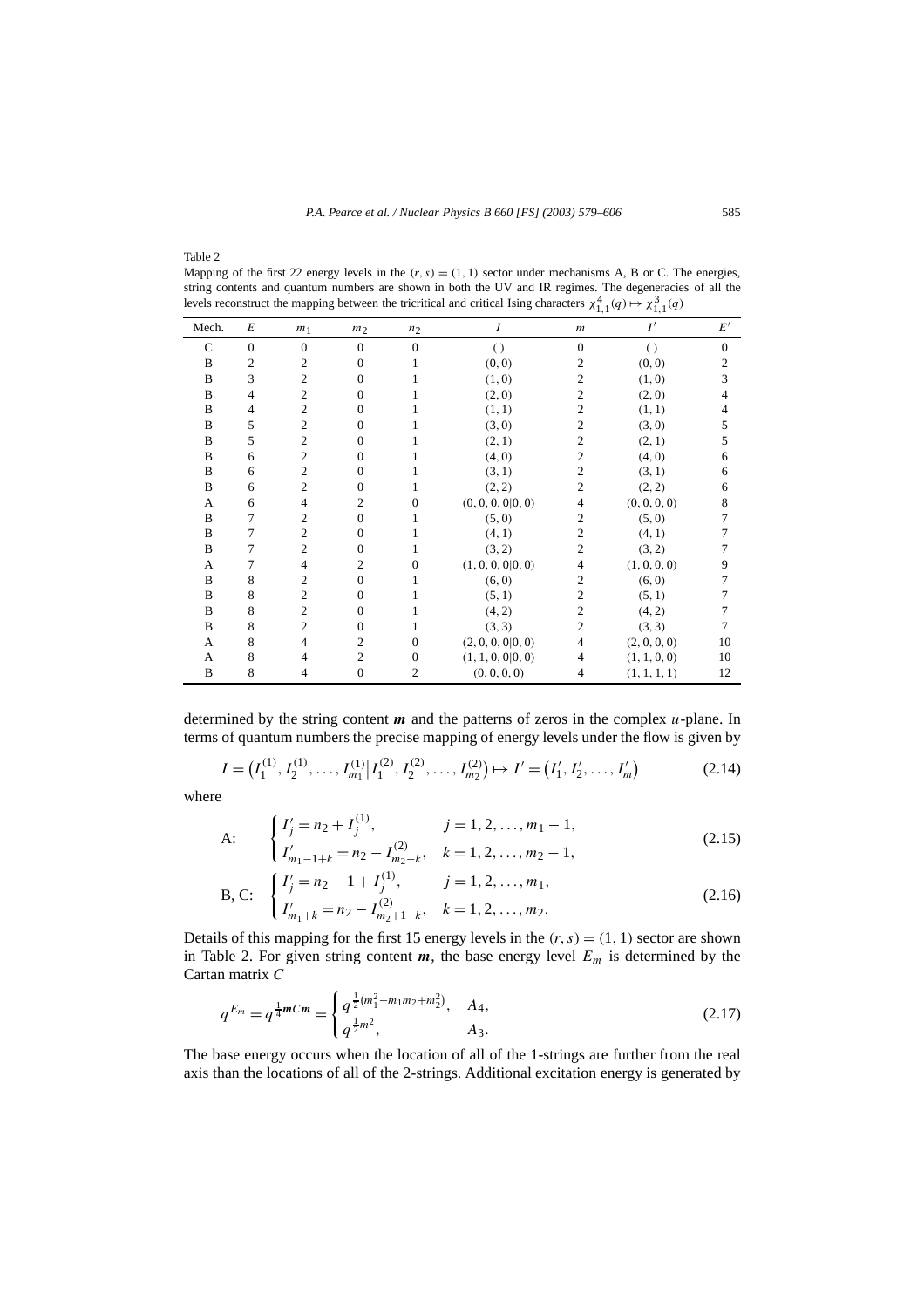permuting the order of 1- and 2-strings in each strip as dictated by the sum of quantum numbers  $I_j$  in each strip and is given by the Gaussian polynomials or  $q$ -binomials

$$
\begin{bmatrix} m+n \\ m \end{bmatrix} = \begin{bmatrix} m+n \\ m \end{bmatrix}_q = \sum_{I_1=0}^n \sum_{I_2=0}^{I_1} \cdots \sum_{I_m=0}^{I_{m-1}} q^{I_1 + \cdots + I_m} = \begin{cases} \frac{(q)_{m+n}}{(q)_m (q)_n}, & m, n \ge 0, \\ 0, & \text{otherwise,} \end{cases}
$$
(2.18)

with the *q*-factorials  $(q)_m = (1 - q) \cdots (1 - q^m)$  for  $m \ge 1$  and  $(q)_0 = 1$ . The energy *E* is increased by one unit each time a 1-string is brought closer to the real axis by interchanging its location with the location of an adjacent 2-string. The product of two *q*-binomials is the generating function for the conformal spectra with given string content in each strip. The *q*-binomials satisfy the properties

$$
\begin{bmatrix} n \\ m \end{bmatrix} = \begin{bmatrix} n \\ n-m \end{bmatrix} = \begin{bmatrix} n-1 \\ m-1 \end{bmatrix} + q^m \begin{bmatrix} n-1 \\ m \end{bmatrix},
$$
  
\n
$$
\begin{bmatrix} m+n \\ m \end{bmatrix}_q = q^{mn} \begin{bmatrix} m+n \\ m \end{bmatrix}_{1/q}.
$$
 (2.19)

The character  $\chi_{1,1}^4(q)$  is the generating function for the tricritical Ising conformal spectra in the *(*1*,* 1*)* sector. Explicitly, using the recursion (2.19), we decompose it into three terms

$$
\chi_{1,1}^{4,N+2}(q) = q^{-7/240} \sum_{(m,n)_{N+2}} q^{\frac{1}{4}m} Cm \begin{bmatrix} m_1 + n_1 \\ m_1 \end{bmatrix} \begin{bmatrix} m_2 + n_2 \\ m_2 \end{bmatrix}
$$
  
=  $q^{-7/240} \sum_{m_1, m_2 \text{ even}} q^{\frac{1}{2}(m_1^2 - m_1 m_2 + m_2^2)}$   

$$
\times \left\{ \begin{bmatrix} m_1 + n_1 - 1 \\ m_1 - 1 \end{bmatrix} \begin{bmatrix} m_2 + n_2 - 1 \\ m_2 - 1 \end{bmatrix} + q^{m_2} \begin{bmatrix} m_1 + n_1 - 1 \\ m_1 - 1 \end{bmatrix} \begin{bmatrix} m_2 + n_2 - 1 \\ m_2 \end{bmatrix} + q^{m_1} \begin{bmatrix} m_1 + n_1 - 1 \\ m_1 \end{bmatrix} \begin{bmatrix} m_2 + n_2 \\ m_2 \end{bmatrix} \right\}. \tag{2.20}
$$

These three terms correspond precisely to the energy levels effected by mechanisms A, B and C, respectively. So simply reading off the conformal energies from the respective zero patterns after applying each mechanism we find the following mapping between finitized characters

$$
\chi_{1,1}^{4,N+2}(q) \mapsto q^{-1/48} \sum_{m_1, m_2 \text{ even}} q^{\frac{1}{2}m^2}
$$
  
 
$$
\times \left\{ q^{n_2(m_1-1) + n_2(m_2-1)} \begin{bmatrix} m_1 + n_1 - 1 \\ m_1 - 1 \end{bmatrix} \begin{bmatrix} m_2 + n_2 - 1 \\ m_2 - 1 \end{bmatrix} \right\}_{1/q}
$$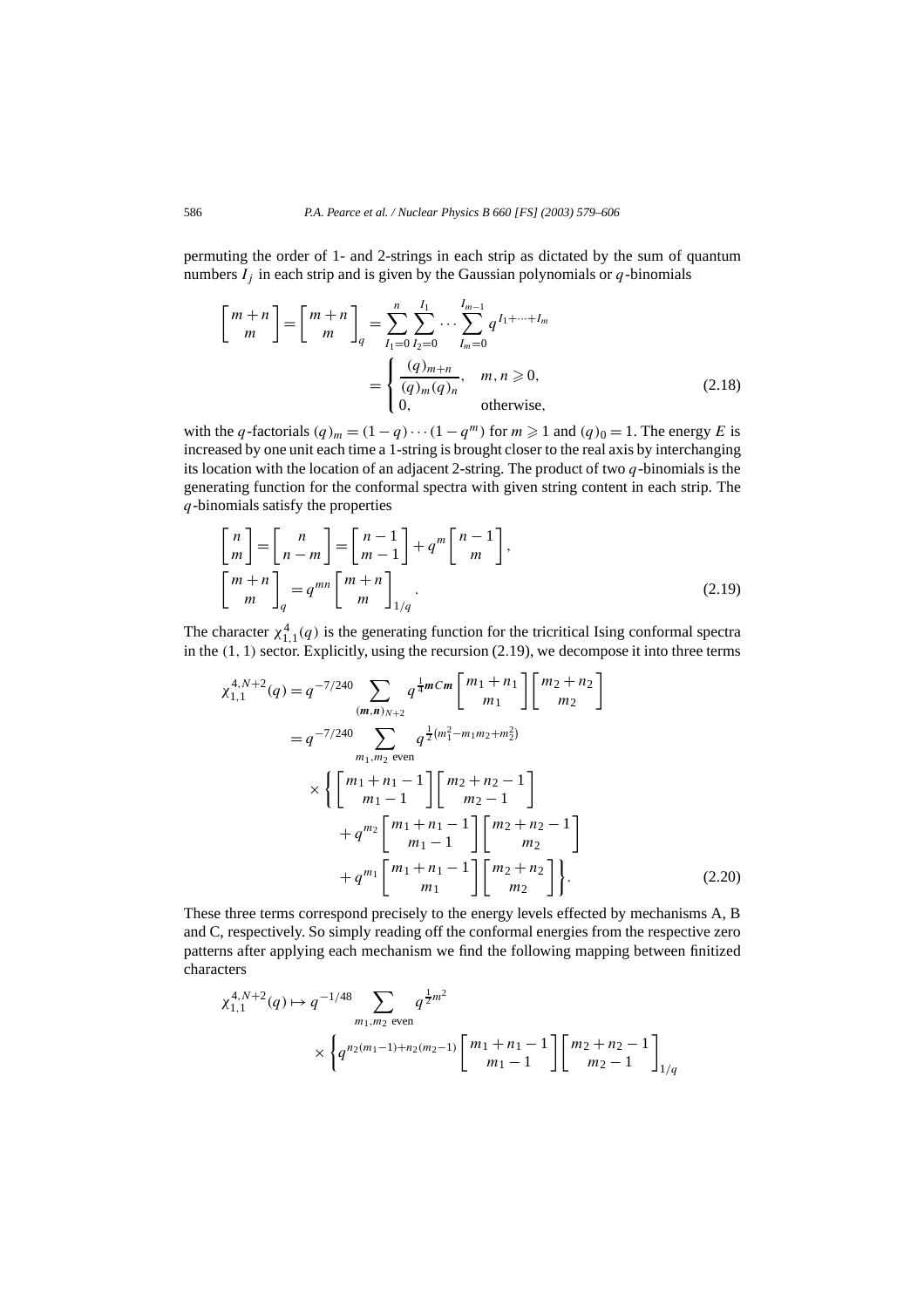$$
+ q^{(n_2-1)m_1+(n_2-1)m_2} \begin{bmatrix} m_1+n_1-1 \ m_1 \end{bmatrix} \begin{bmatrix} m_2+n_2-1 \ m_2 \end{bmatrix}_{1/q}
$$
  
\n
$$
+ q^{n_2m_1+n_2m_2} \begin{bmatrix} m_1+n_1-1 \ m_1 \end{bmatrix} \begin{bmatrix} m_2+n_2 \ m_2 \end{bmatrix}_{1/q}
$$
  
\n
$$
= q^{-1/48} \sum_{m \text{ even}} q^{\frac{1}{2}m^2}
$$
  
\n
$$
\times \sum_{m_1 \text{ even}} \begin{Bmatrix} q^{n_2(m_1-1)} \begin{bmatrix} m_1+n_1-1 \ m_1-1 \end{bmatrix} \begin{bmatrix} m_2+n_2-1 \ m_2-1 \end{bmatrix} + q^{(n_2-1)m_1} \begin{bmatrix} m_1+n_1-1 \ m_1-1 \end{bmatrix} \begin{bmatrix} m_2+n_2-1 \ m_2 \end{bmatrix}
$$
  
\n
$$
+ q^{n_2m_1} \begin{bmatrix} m_1+n_1-1 \ m_1 \end{bmatrix} \begin{bmatrix} m_2+n_2 \ m_2 \end{bmatrix}
$$
  
\n
$$
= q^{-1/48} \sum_{m \text{ even}} q^{\frac{1}{2}m^2} \sum_{m_1 \text{ even}} q^{\frac{3}{2}m_1^2-mm_1}
$$
  
\n
$$
\times \begin{Bmatrix} q^{m-\frac{7}{2}m_1+2} \begin{bmatrix} (N+m-m_1+2)/2 \ m_1-1 \end{bmatrix} \begin{bmatrix} (m_1-2)/2 \ m-m_1+1 \end{bmatrix} + q^{-m_1} \begin{bmatrix} (N+m-m_1)/2 \ m_1-1 \end{bmatrix} \begin{bmatrix} (m_1-2)/2 \ m-m_1 \end{bmatrix}
$$
  
\n
$$
+ \begin{bmatrix} (N+m-m_1)/2 \ m_1 \end{bmatrix} \begin{bmatrix} m_1/2 \ m-m_1 \end{bmatrix}
$$
  
\n
$$
= q^{-1/48} \sum_{m \text{ even}} q^{\frac{1}{2}m^2} \begin{bmatrix} (N+m)/2 \ m-m_1 \end{bmatrix} = \chi_{1,1}
$$

Notice that, after the mapping, the *q*-binomials of strip 2 are with respect to  $1/q$ . This is because strip 2 is turned upside down when it is placed on top of strip 1 to form the extended strip. These *q*-binomials are naturally replaced by *q*-binomials in *q* using (2.19). All integers are then eliminated in favour of  $m$  and  $m_1$  using the appropriate relations which apply to the mechanism corresponding to each of the three terms. The final equality holds because of the remarkable generalized *q*-Vandermonde identity which is proved in Appendix A

$$
\begin{bmatrix}\n(N+m)/2 \\
m\n\end{bmatrix} = \sum_{m_1 \text{ even}} q^{\frac{3}{2}m_1^2 - m m_1} \times \left\{ q^{m - \frac{7}{2}m_1 + 2} \begin{bmatrix} (N+m-m_1+2)/2 \\ m_1 - 1 \end{bmatrix} \begin{bmatrix} (m_1-2)/2 \\ m - m_1 + 1 \end{bmatrix} + q^{-m_1} \begin{bmatrix} (N+m-m_1)/2 \\ m_1 - 1 \end{bmatrix} \begin{bmatrix} (m_1-2)/2 \\ m - m_1 \end{bmatrix} + \begin{bmatrix} (N+m-m_1)/2 \\ m_1 \end{bmatrix} \begin{bmatrix} m_1/2 \\ m - m_1 \end{bmatrix} \right\}.
$$
\n(2.22)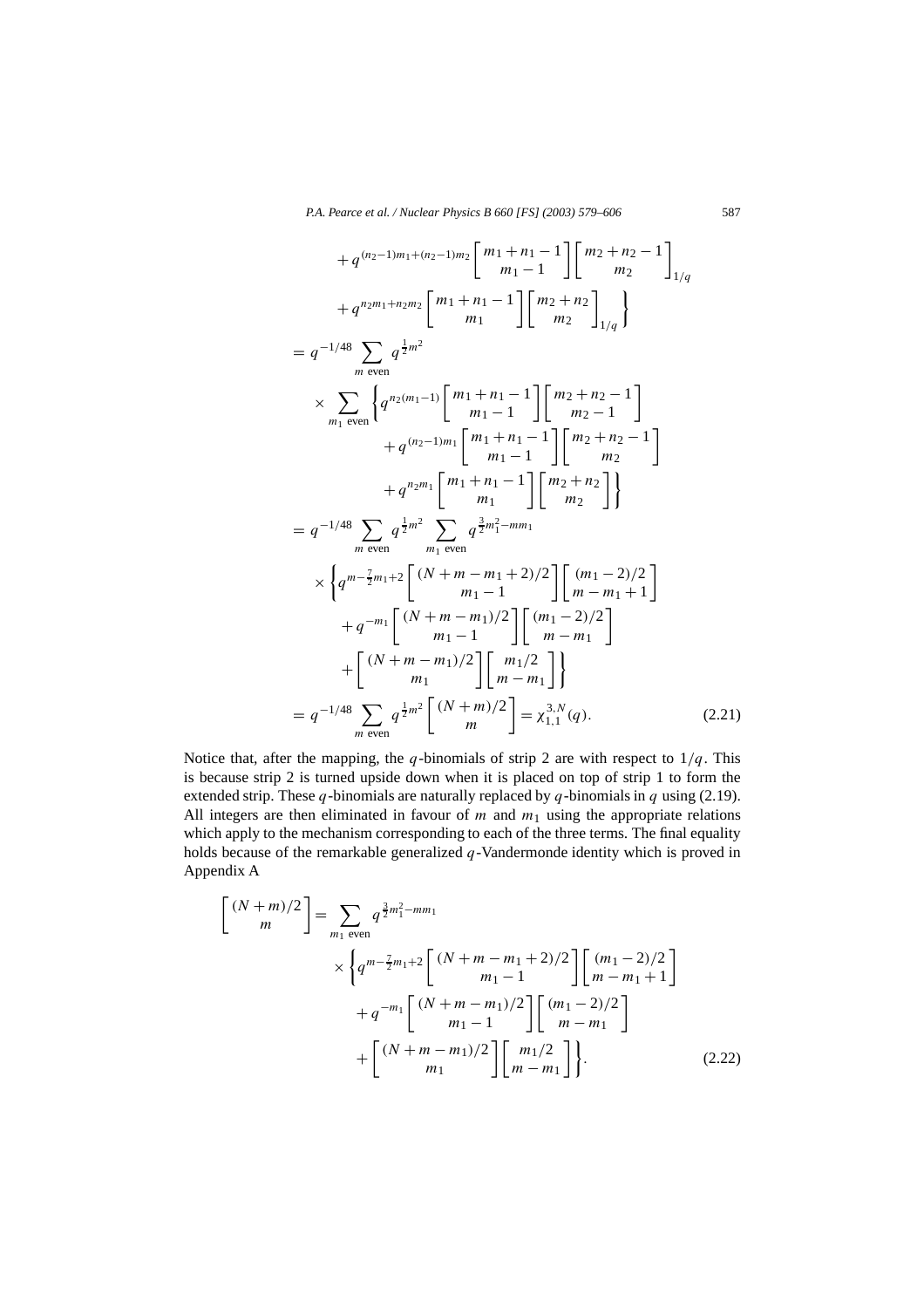The finitized Ising character  $\chi_{1,1}^{3,N}(q)$  is not the usual finitized character. In the limit  $q \to 1$ it gives the correct *A*<sup>4</sup> counting

$$
\lim_{q \to 1} \chi_{1,1}^{3,N}(q) = \sum_{m \text{ even}} \binom{(N+m)/2}{m} = \left[A_4^{N+2}\right]_{1,1},\tag{2.23}
$$

whereas the usual finitized Ising character gives *A*<sup>3</sup> counting

$$
\lim_{q \to 1} q^{-1/48} \sum_{m \text{ even}} q^{\frac{1}{2}m^2} \binom{N/2}{m} = \sum_{m \text{ even}} \binom{N/2}{m} = \left[A_3^N\right]_{1,1} \tag{2.24}
$$

where  $A_4$  and  $A_3$  denote the adjacency matrices.

#### *2.4. RG flow in other sectors*

The analysis of the flow using the three mechanisms A, B and C can be extended to each of the sectors  $(r, s)$  with  $r = 1, 2, s = 1, 2, 3$ . In this way we obtain six generalized *q*-Vandermonde identities as follows:

*χ*1*,*<sup>1</sup> *N* even, *m* even:

 $\overline{a}$ 

$$
\begin{aligned}\n\begin{bmatrix}\n(N+m)/2 \\
m\n\end{bmatrix} &= \sum_{m_1 \text{ even}} q^{3m_1^2/2 - mm_1} \\
&\times \left\{ \begin{bmatrix}\n(N+m-m_1)/2 \\
m_1\n\end{bmatrix} \begin{bmatrix}\nm_1/2 \\
m-m_1\n\end{bmatrix} + q^{-m_1} \begin{bmatrix}\n(N+m-m_1)/2 \\
m_1 - 1\n\end{bmatrix} \begin{bmatrix}\n(m_1 - 2)/2 \\
m - m_1\n\end{bmatrix} + q^{m - 7m_1/2 + 2} \begin{bmatrix}\n(N+m-m_1 + 2)/2 \\
m_1 - 1\n\end{bmatrix} \begin{bmatrix}\n(m_1 - 2)/2 \\
m - m_1 + 1\n\end{bmatrix} \right\};\n\end{aligned}
$$
\n(2.25)

*χ*3*,*<sup>1</sup> *N* even, *m* odd:

$$
\begin{bmatrix} (N+m+1)/2 \ m \end{bmatrix} = \sum_{m_1 \text{ even}} q^{3m_1^2/2 - mm_1} \left\{ \begin{bmatrix} (N+m-m_1+1)/2 \ m_1 \end{bmatrix} \begin{bmatrix} m_1/2 \ m-m_1 \end{bmatrix} + q^{-m_1} \begin{bmatrix} (N+m-m_1+1)/2 \ m_1-1 \end{bmatrix} \begin{bmatrix} (m_1-2)/2 \ m-m_1 \end{bmatrix} + q^{m-7m_1/2+2} \begin{bmatrix} (N+m-m_1+3)/2 \ m_1-1 \end{bmatrix} \begin{bmatrix} (m_1-2)/2 \ m-m_1+1 \end{bmatrix} \right\};
$$
\n(2.26)

*χ*2*,*<sup>2</sup> *N* even, *m* even:

$$
\begin{bmatrix}\n(N+m)/2 \\
m\n\end{bmatrix} = \sum_{m_1 \text{ even}} q^{3m_1^2/2 - mm_1}
$$
\n
$$
\times \left\{ \begin{bmatrix}\n(N+m-m_1)/2 \\
m_1\n\end{bmatrix} \begin{bmatrix} m_1/2 \\
m-m_1 \end{bmatrix} \right\}
$$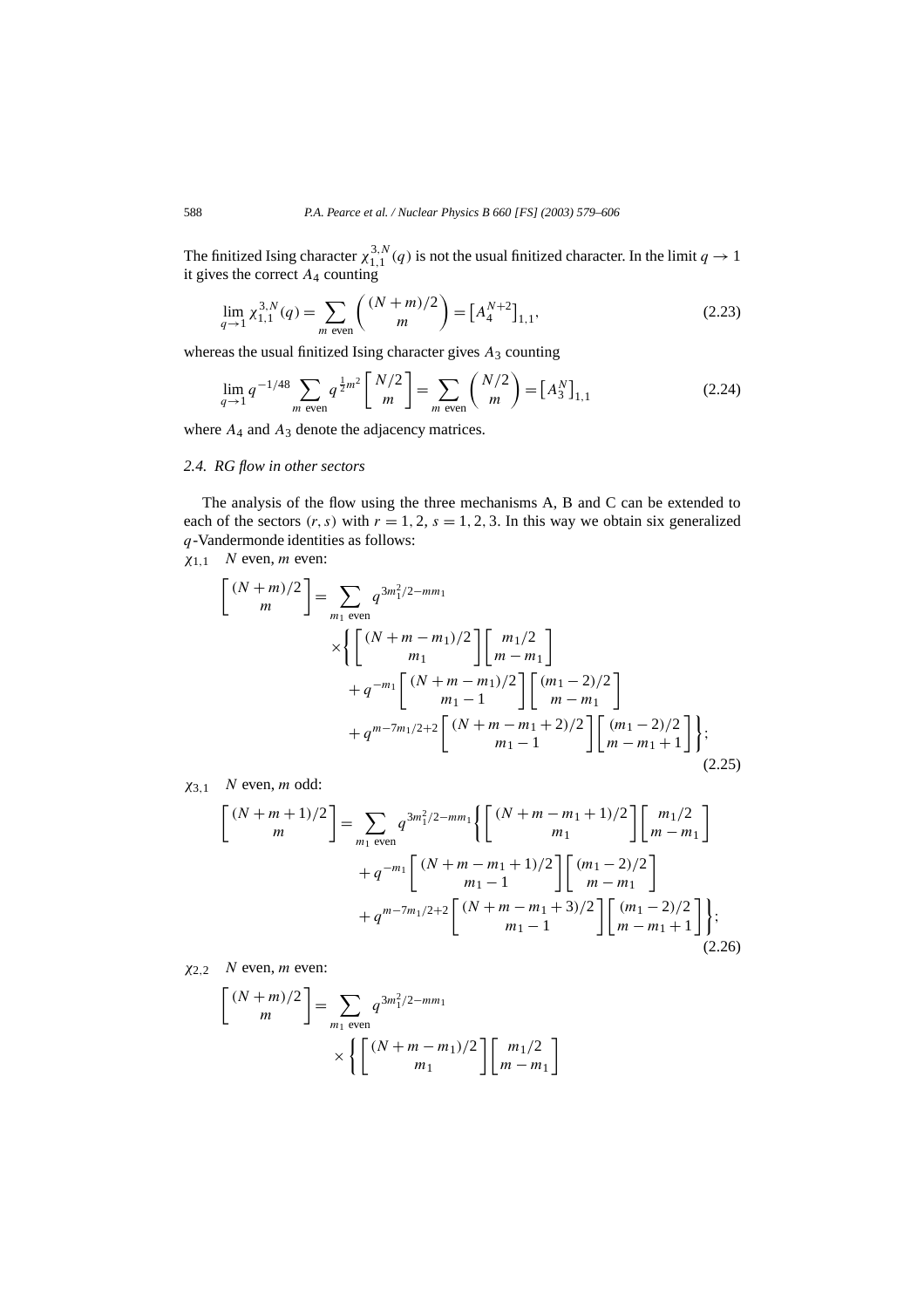$$
+ q^{-m+5m_1/2+1} \begin{bmatrix} (N+m-m_1-2)/2 \\ m_1 \end{bmatrix} \begin{bmatrix} m_1/2 \\ m-m_1-1 \end{bmatrix} + q^{m-5m_1/2+1} \begin{bmatrix} (N+m-m_1)/2 \\ m_1 \end{bmatrix} \begin{bmatrix} m_1/2 \\ m-m_1+1 \end{bmatrix};
$$
 (2.27)

*χ*2*,*<sup>1</sup> *N* odd, *m* even:

$$
\begin{bmatrix}\n(N+m-1)/2 \\
m\n\end{bmatrix} = \sum_{m_1 \text{ odd}} q^{3m_1^2/2 - mm_1} \times \left\{ q^{m_1/2} \begin{bmatrix}\n(N+m-m_1-2)/2 \\
m_1\n\end{bmatrix} \begin{bmatrix}\n(m_1+1)/2 \\
m-m_1\n\end{bmatrix} + q^{-m_1/2} \begin{bmatrix}\n(N+m-m_1-2)/2 \\
m_1-1\n\end{bmatrix} \begin{bmatrix}\n(m_1-1)/2 \\
m-m_1\n\end{bmatrix} + q^{m-3m_1+3/2} \begin{bmatrix}\n(N+m-m_1)/2 \\
m_1-1\n\end{bmatrix} \begin{bmatrix}\n(m_1-1)/2 \\
m-m_1+1\n\end{bmatrix};
$$
\n(2.28)

*χ*1*,*<sup>2</sup> *N* odd, *m* even:

$$
\begin{bmatrix} (N+m-1)/2 \ m \end{bmatrix} = \sum_{m_1 \text{ odd}} q^{3m_1^2/2 - mm_1}
$$
  
 
$$
\times \left\{ q^{m-3m_1+3/2} \begin{bmatrix} (N+m-m_1)/2 \\ m_1-1 \end{bmatrix} \begin{bmatrix} (m_1-1)/2 \\ m-m_1+1 \end{bmatrix} + q^{-m+2m_1+1/2} \begin{bmatrix} (N+m-m_1-2)/2 \\ m_1 \end{bmatrix} \begin{bmatrix} (m_1-1)/2 \\ m-m_1-1 \end{bmatrix} + q^{-m_1/2} \begin{bmatrix} (N+m-m_1)/2 \\ m_1 \end{bmatrix} \begin{bmatrix} (m_1-1)/2 \\ m-m_1 \end{bmatrix};
$$
 (2.29)

*χ*3*,*<sup>2</sup> *N* odd, *m* odd:

$$
\begin{bmatrix}\n(N+m)/2 \\
m\n\end{bmatrix} = \sum_{m_1 \text{ odd}} q^{3m_1^2/2 - mm_1}
$$
\n
$$
\times \left\{ q^{m-3m_1+3/2} \begin{bmatrix}\n(N+m-m_1+1)/2 \\
m_1-1\n\end{bmatrix} \begin{bmatrix}\n(m_1-1)/2 \\
m-m_1+1\n\end{bmatrix} + q^{-m+2m_1+1/2} \begin{bmatrix}\n(N+m-m_1-1)/2 \\
m_1\n\end{bmatrix} \begin{bmatrix}\n(m_1-1)/2 \\
m-m_1-1\n\end{bmatrix} + q^{-m_1/2} \begin{bmatrix}\n(N+m-m_1+1)/2 \\
m_1\n\end{bmatrix} \begin{bmatrix}\n(m_1-1)/2 \\
m-m_1\n\end{bmatrix} \right\}. \quad (2.30)
$$

These identities are simplified and proved in Appendix A.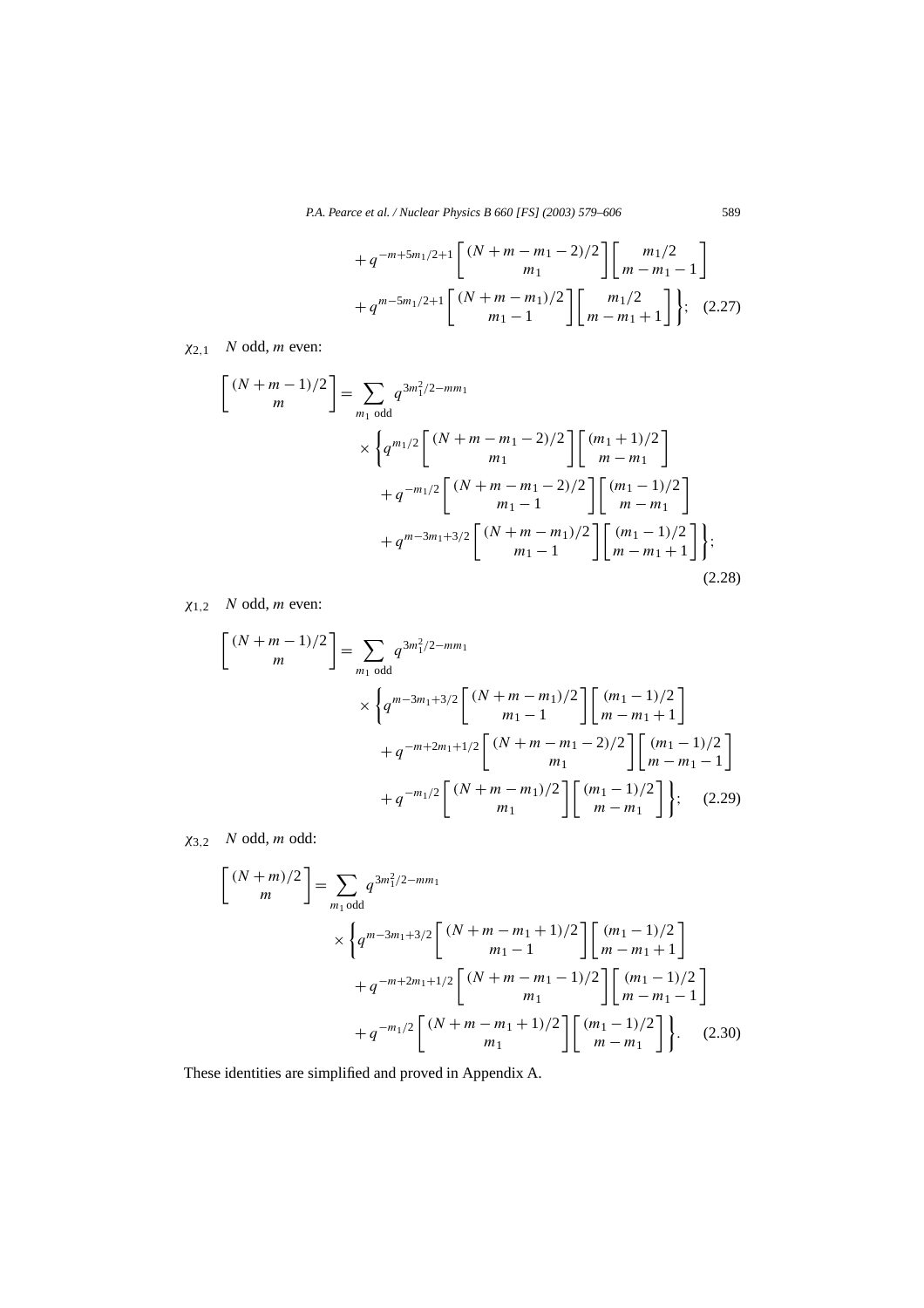#### **3. TBA equations in Regime IV**

Recall from PCAI that the normalized double row transfer matrix is defined by

$$
t(u) = S_{r,s}(u)S(u)\left[i\frac{\vartheta_1(u+2\lambda, p)\vartheta_1(\lambda, p)}{\vartheta_1(u+3\lambda, p)\vartheta_1(u+\lambda, p)}\right]^{2N}D(u),\tag{3.1}
$$

where

$$
S(u) = \frac{\vartheta_1 (2u - \lambda, p)^2}{\vartheta_1 (2u - 3\lambda, p)\vartheta_1 (2u + \lambda, p)}
$$
(3.2)

and

$$
S_{r,s}(u) = (-1)^s h_r(u - \xi_L) h_{-r}(u + \xi_L) \bar{h}_s(u - \xi_R) \bar{h}_{-s}(u + \xi_R)
$$
\n(3.3)

with

$$
h_r(u) = \frac{\vartheta_1(\lambda, p)\vartheta_1(u + (3 - r)\lambda, p)\vartheta_1(u + (1 - r)\lambda, p)}{\vartheta_1(u, p)\vartheta_1(u - \lambda, p)\vartheta_1(u + 2\lambda, p)},
$$
\n(3.4)

$$
\bar{h}_s(u) = \frac{\vartheta_4(\lambda, p)\vartheta_4(u + (3-s)\lambda, p)\vartheta_4(u + (1-s)\lambda, p)}{\vartheta_4(u, p)\vartheta_4(u - \lambda, p)\vartheta_4(u + 2\lambda, p)}.
$$
\n(3.5)

Moreover, the normalized transfer matrix satisfies [18] the universal TBA functional equation

$$
t(u)t(u + \lambda) = I + t(u + 3\lambda)
$$
\n(3.6)

independent of the boundary condition *(r, s)*. For Regime IV, the nome is pure imaginary with  $p = ie^{-\pi \epsilon}$ .

#### *3.1. UV massless TBA:*  $(r, s) = (1, 1)$

In this section we derive the TBA equations for the  $(r, s) = (1, 1)$  boundary by solving the TBA functional equations in the scaling limit for even *N*. We follow closely the derivations in [15,19] and PCAI [11]. The derivation for other boundary conditions is similar. We begin by factorizing the eigenvalue  $t(u)$  of  $t(u)$  for large N as

$$
t(u) = f(u)g(u)l(u),
$$
\n
$$
(3.7)
$$

where  $f(u)$  accounts for the bulk order-*N* behaviour,  $g(u)$  the order-1 boundary contributions and  $l(u)$  is the order-1/N finite-size correction. We will solve for  $f(u)$ ,  $g(u)$ and then  $l(u)$  sequentially. For the order- $N$  behaviour the second term on the r.h.s. of the TBA functional equation (3.6) can be neglected giving the inversion relation

$$
f(u)f(u+\lambda) = 1.
$$
\n(3.8)

In the physical strip 1, the solution [20] with the required analyticity is

$$
f(u) = \left[\frac{\vartheta_4(\frac{\pi}{4} - \frac{5u}{2}, |t|^{5/2})}{\vartheta_4(\frac{\pi}{4} + \frac{5u}{2}, |t|^{5/2})}\right]^{2N}.
$$
\n(3.9)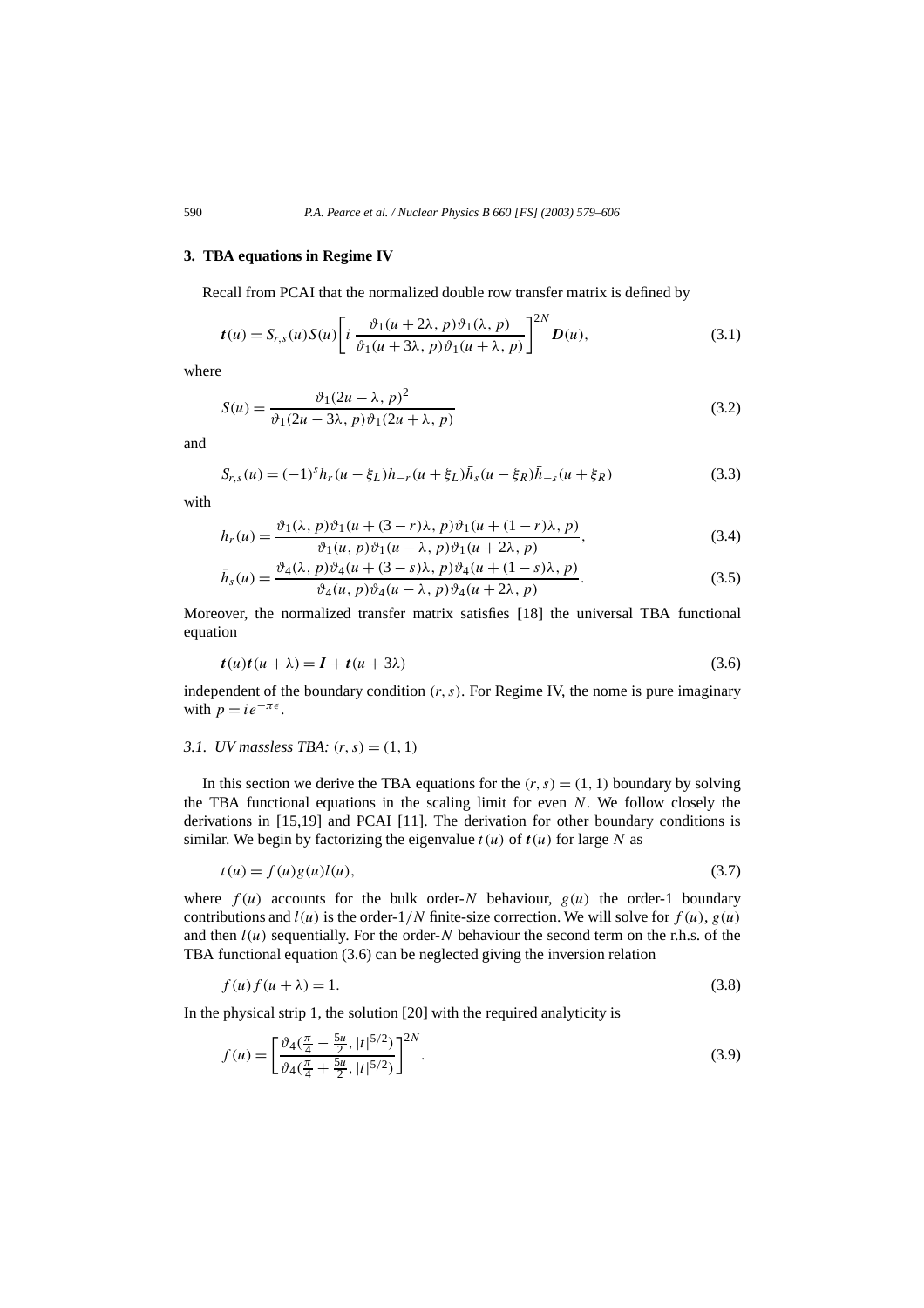The solution in strip 2 satisfies the same inversion relation and is given by the symmetry  $(2.9)$ .

In the two analyticity strips labelled by  $j = 1, 2$  we define generically for the functions  $h = t, f, g, l$  the notations

$$
h_1(x) = h\left(\frac{\lambda}{2} + \frac{ix}{5}\right), \quad |\text{Im}(x)| < \pi,
$$
 (3.10a)

$$
h_2(x) = h\left(3\lambda + \frac{ix}{5}\right), \quad \left|\text{Im}(x)\right| < \pi,\tag{3.10b}
$$

$$
H_1(x) = 1 + h_1(x), \qquad H_2(x) = 1 + h_2(x) \tag{3.10c}
$$

and we assume the relevant functions have the scaling form

$$
\hat{h}_i(x) = \lim_{N \to \infty} h(x + \log N). \tag{3.11}
$$

For example, we see that

$$
\log \hat{f}_1(x) = -4\mu^2 e^x. \tag{3.12}
$$

As in Regime III, we next have to solve by Fourier series the inversion relations for the order-1 boundary terms

$$
g_1\left(x - i\frac{\pi}{2}\right)g_1\left(x + i\frac{\pi}{2}\right) = 1,\tag{3.13a}
$$

$$
g_2\left(x - i\frac{\pi}{2}\right)g_2\left(x + i\frac{\pi}{2}\right) = G_1(x). \tag{3.13b}
$$

To find  $g_i(x)$  we need to consider the zeros and poles introduced by the prefactor in (3.1). We find the order-1 zeros of  $D(u)$  cancel exactly the poles of  $S_{1,1}(u)$ . Taking into account periodicity, the prefactor exhibits poles at  $u = -\frac{\lambda}{2} + \sigma i \pi \epsilon$ ,  $\frac{3\lambda}{2} + \sigma i \pi \epsilon$ ,  $2\lambda + \sigma i \pi \epsilon$ ,  $4\lambda + \sigma i \pi \epsilon$ ,  $\frac{\lambda}{4} \pm i \frac{\pi \epsilon}{2}$ ,  $\frac{3\lambda}{4} \pm i \frac{\pi \epsilon}{2}$ ,  $\frac{11\lambda}{4} \pm i \frac{\pi \epsilon}{2}$ ,  $\frac{13\lambda}{4} \pm i \frac{\pi \epsilon}{2}$  and double zeros at  $u = \frac{\lambda}{2} + i \sigma \pi \epsilon$ ,  $3\lambda + i\sigma\pi\epsilon$ ,  $\frac{7\lambda}{4} \pm i\frac{\pi\epsilon}{2}$ ,  $\frac{17\lambda}{4} \pm i\frac{\pi\epsilon}{2}$  where  $\sigma = 0, \pm 1$ . The solution for  $g_1(x)$  with this analyticity but restricted to the strip  $|\text{Im}(x)| < 3\pi/4$  is

$$
g_1(x) = -\frac{\vartheta_3(\frac{ix}{2} - \frac{\pi}{8}, |t|^{5/4})\vartheta_3(\frac{ix}{2} + \frac{\pi}{8}, |t|^{5/4})}{\vartheta_4(\frac{ix}{2} - \frac{\pi}{8}, |t|^{5/4})\vartheta_4(\frac{ix}{2} + \frac{\pi}{8}, |t|^{5/4})}\left[\frac{\vartheta_1(\frac{ix}{2}, |t|^{5/4})}{\vartheta_2(\frac{ix}{2}, |t|^{5/4})}\right]^2.
$$
(3.14)

By comparing the expected pattern of zeros and poles of  $g_2(x - i\pi/2)g_2(x + i\pi/2)$  with the analyticity of  $G_1(x)$ , we find that this functional relation is satisfied inside the strip  $|\text{Im}(x)| < \frac{3\pi}{4}$ . We observe that  $g_2(x)/g_1(x)$  is free of zeros and poles in this strip. Similarly *G*<sub>1</sub>(*x*) is analytic and nonzero, but only inside a narrower strip  $|\text{Im}(x)| < \frac{\pi}{4}$ . Hence in this smaller strip

$$
\log g_2(x) = \log g_1(x) + \varepsilon * \log G_1(x),\tag{3.15}
$$

where the kernel in Regime IV is given by

$$
\varepsilon(x) = \frac{\vartheta_2(0, |t|^5)\vartheta_3(0, |t|^5)\vartheta_3(ix, |t|^5)}{2\pi\vartheta_2(ix, |t|^5)}.
$$
\n(3.16)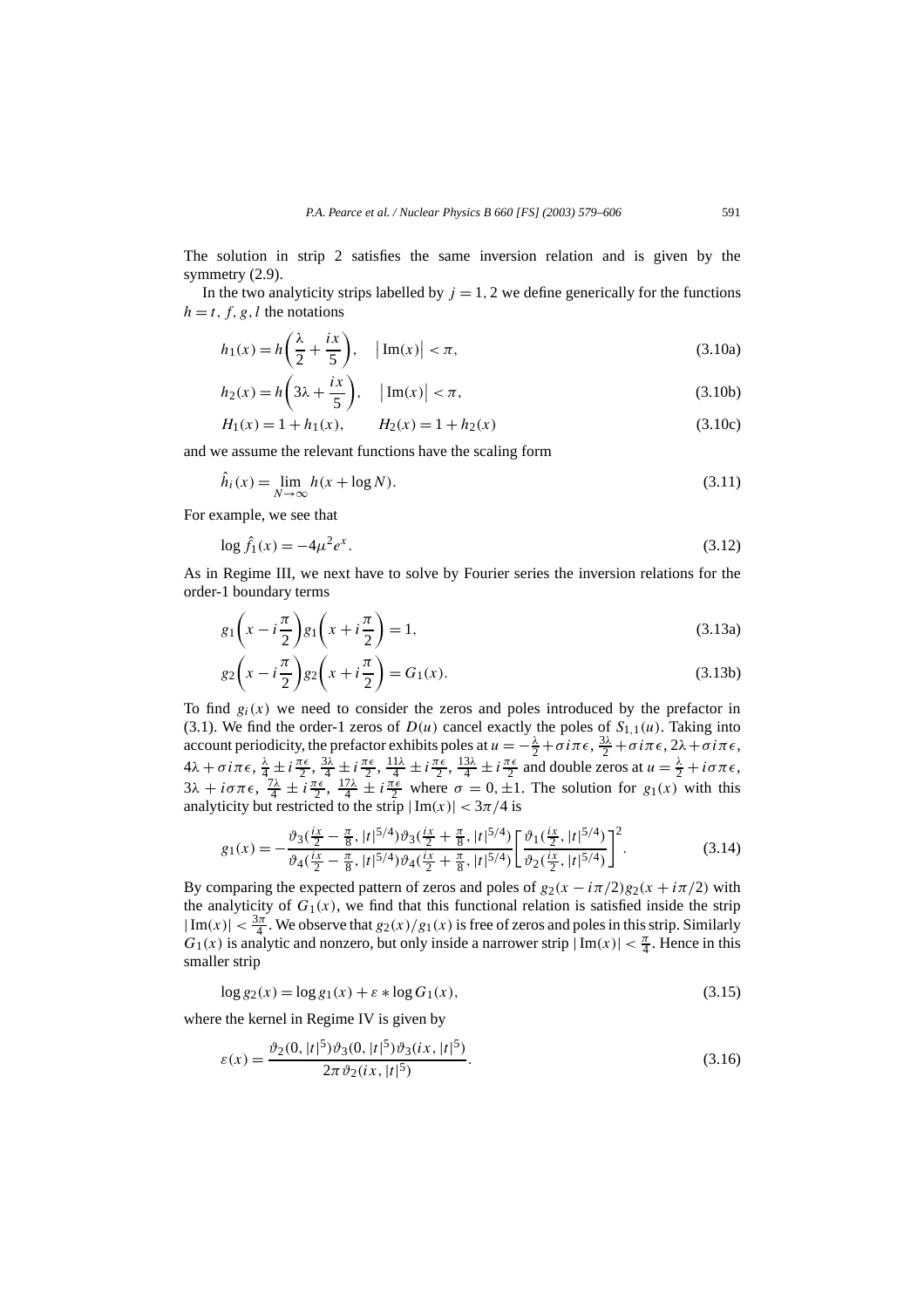Note that the signs of  $g_i(x)$  are chosen to match the corresponding expressions [15] in the tricritical limit  $t \to 0$ . They can be determined numerically from the eigenvalues of the transfer matrix with real *u* in the physical range  $0 < u < \lambda/2$ . The functional equations for the finite-size corrections

$$
l_1\left(x - \frac{i\pi}{2}\right)l_1\left(x + \frac{i\pi}{2}\right) = T_2(x),\tag{3.17a}
$$

$$
l_2\left(x - \frac{i\pi}{2}\right)l_2\left(x + \frac{i\pi}{2}\right) = \frac{T_1(x)}{G_1(x)}
$$
\n(3.17b)

can be converted to Nonlinear Integral Equations (NLIE) by standard techniques [21,22] where the key input is the analyticity determined by the patterns of zeros. Suppose that 1-strings are located in the upper half plane in the extended strip 1 at  $\{\lambda/2 + i v_1, \ldots, \lambda/2 + i v_r\}$ *iv<sub>m1</sub>*} below the scaling edge and at  $\{\lambda/2 + i w_1, \ldots, \lambda/2 + i w_m\}$  above the scaling edge. Then the zeros in strip 2 are determined by the symmetry (2.9) and occur at  $\{3\lambda + i(\pi \varepsilon - v_1), \ldots, 3\lambda + i(\pi \varepsilon - v_{m_1})\}$  and  $\{3\lambda + i(\pi \varepsilon - w_1), \ldots, 3\lambda + i(\pi \varepsilon - w_{m_2})\}.$ To account for these zeros, we note that the functions

$$
l_{1}(x) \prod_{j=1}^{m_{1}} \frac{\vartheta_{2}(i\frac{x}{2}-i\frac{5v_{j}}{2},|t|^{\frac{5}{2}})\vartheta_{2}(i\frac{x}{2}+i\frac{5v_{j}}{2},|t|^{\frac{5}{2}})}{\vartheta_{1}(i\frac{x}{2}-i\frac{5v_{j}}{2},|t|^{\frac{5}{2}})\vartheta_{1}(i\frac{x}{2}+i\frac{5v_{j}}{2},|t|^{\frac{5}{2}})} \times \prod_{k=1}^{m_{2}} \frac{\vartheta_{2}(i\frac{x}{2}-i\frac{5w_{k}}{2},|t|^{\frac{5}{2}})\vartheta_{2}(i\frac{x}{2}+i\frac{5w_{k}}{2},|t|^{\frac{5}{2}})}{\vartheta_{1}(i\frac{x}{2}-i\frac{5w_{k}}{2},|t|^{\frac{5}{2}})\vartheta_{1}(i\frac{x}{2}+i\frac{5w_{k}}{2},|t|^{\frac{5}{2}})} ,
$$
\n
$$
l_{2}(x) \prod_{j=1}^{m_{1}} \frac{\vartheta_{3}(i\frac{x}{2}-i\frac{5v_{j}}{2},|t|^{\frac{5}{2}})\vartheta_{3}(i\frac{x}{2}+i\frac{5v_{j}}{2},|t|^{\frac{5}{2}})}{\vartheta_{4}(i\frac{x}{2}-i\frac{5v_{j}}{2},|t|^{\frac{5}{2}})\vartheta_{4}(i\frac{x}{2}+i\frac{5v_{j}}{2},|t|^{\frac{5}{2}})} \times \prod_{k=1}^{m_{2}} \frac{\vartheta_{3}(i\frac{x}{2}-i\frac{5w_{k}}{2},|t|^{\frac{5}{2}})\vartheta_{3}(i\frac{x}{2}+i\frac{5w_{k}}{2},|t|^{\frac{5}{2}})}{\vartheta_{4}(i\frac{x}{2}-i\frac{5w_{k}}{2},|t|^{\frac{5}{2}})\vartheta_{4}(i\frac{x}{2}+i\frac{5w_{k}}{2},|t|^{\frac{5}{2}})} (3.19)
$$

are free of zeros and poles inside their respective analyticity strips. The products of elliptic functions satisfy the inversion relations  $l_i(x - \frac{i\pi}{2})l_i(x + \frac{i\pi}{2}) = 1$ ,  $i = 1, 2$  and are doublyperiodic.

It follows that

$$
\log t_1(x) = \log f_1(x) + \log g_1(x) + \varepsilon * \log T_2(x) + C_1
$$
  
+ 
$$
\sum_{j=1}^{m_1} \log \frac{\vartheta_1(i\frac{x}{2} - i\frac{5v_j}{2}, |t|^{\frac{5}{2}}) \vartheta_1(i\frac{x}{2} + i\frac{5v_j}{2}, |t|^{\frac{5}{2}})}{\vartheta_2(i\frac{x}{2} - i\frac{5v_j}{2}, |t|^{\frac{5}{2}}) \vartheta_2(i\frac{x}{2} + i\frac{5v_j}{2}, |t|^{\frac{5}{2}})}+ \sum_{k=1}^{m_2} \log \frac{\vartheta_1(i\frac{x}{2} - i\frac{5w_k}{2}, |t|^{\frac{5}{2}}) \vartheta_1(i\frac{x}{2} + i\frac{5w_k}{2}, |t|^{\frac{5}{2}})}{\vartheta_2(i\frac{x}{2} - i\frac{5w_k}{2}, |t|^{\frac{5}{2}}) \vartheta_2(i\frac{x}{2} + i\frac{5w_k}{2}, |t|^{\frac{5}{2}})}.
$$
(3.20)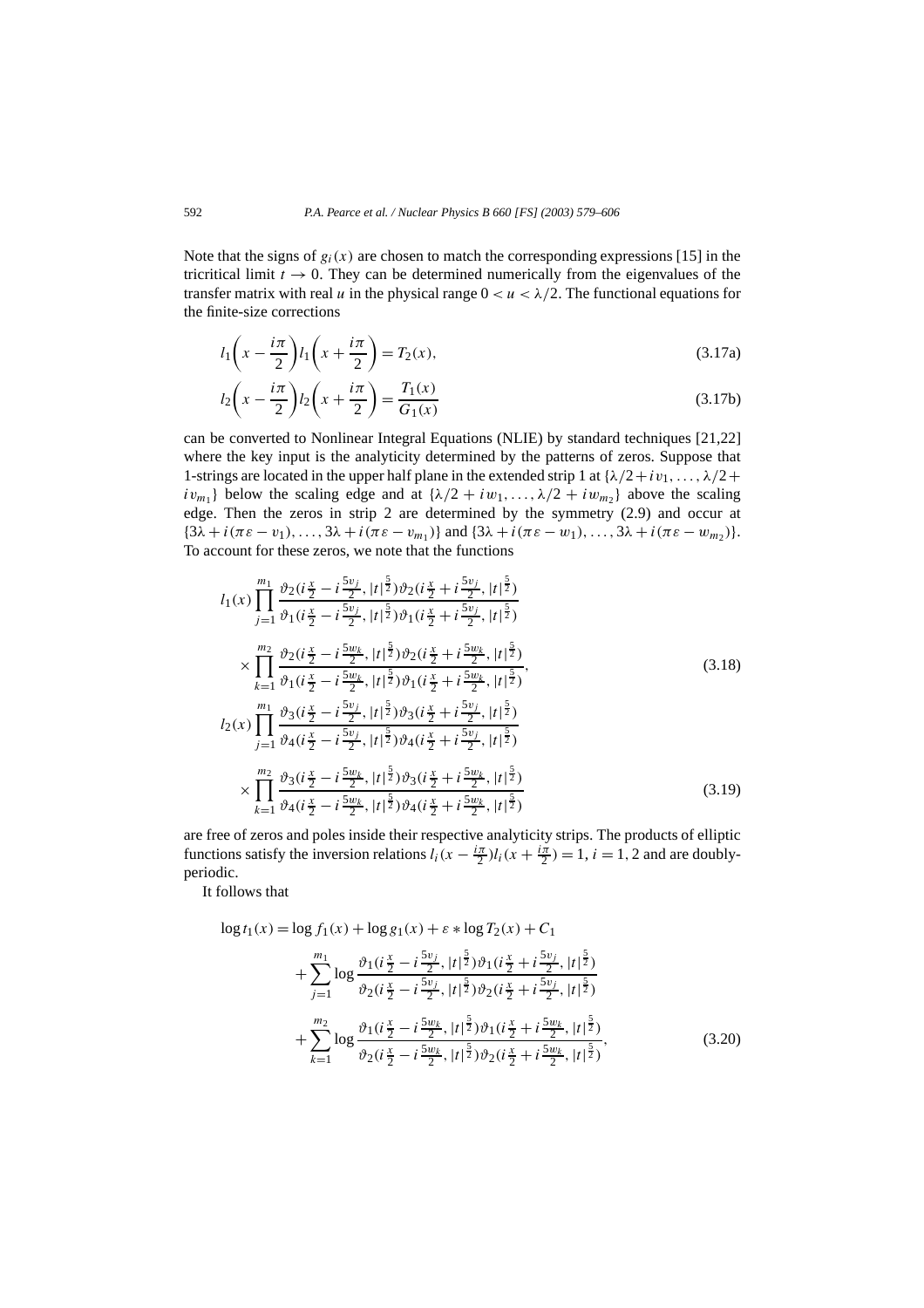$$
\log t_{2}(x) = \log f_{2}(x) + \log g_{2}(x) + \varepsilon * \log T_{1}(x) - \varepsilon * \log G_{1}(x) + C_{2}
$$
  
+ 
$$
\sum_{j=1}^{m_{1}} \log \frac{\vartheta_{4}(i\frac{x}{2} - i\frac{5v_{j}}{2}, |t|^{5})\vartheta_{4}(i\frac{x}{2} + i\frac{5v_{j}}{2}, |t|^{5})}{\vartheta_{3}(i\frac{x}{2} - i\frac{5v_{j}}{2}, |t|^{5})\vartheta_{3}(i\frac{x}{2} + i\frac{5v_{j}}{2}, |t|^{5})}
$$
  
+ 
$$
\sum_{k=1}^{m_{2}} \log \frac{\vartheta_{4}(i\frac{x}{2} - i\frac{5v_{k}}{2}, |t|^{5})\vartheta_{4}(i\frac{x}{2} + i\frac{5v_{k}}{2}, |t|^{5})}{\vartheta_{3}(i\frac{x}{2} - i\frac{5v_{k}}{2}, |t|^{5})\vartheta_{3}(i\frac{x}{2} + i\frac{5v_{k}}{2}, |t|^{5})},
$$
(3.21)

where  $\varepsilon(x)$  is the kernel (3.16). As in [15], the integration constants  $C_i$  vanish. So now taking the scaling limit yields

$$
\log \hat{t}_1(x) = -4\mu^2 e^x + \log \frac{\mu e^x + \sqrt{2} + \mu^{-1} e^{-x}}{\mu e^x - \sqrt{2} + \mu^{-1} e^{-x}} + k * \log \hat{T}_2(x)
$$
  
+ 
$$
\sum_{j=1}^{m_1} \log \tanh \left[ \frac{1}{2} (\beta_j^{(1)} - x - \log \mu) \right]
$$
  
+ 
$$
\sum_{k=1}^{m_2} \log \tanh \left[ \frac{1}{2} (\beta_k^{(2)} - x - \log \mu) \right],
$$
 (3.22)

$$
\log \hat{t}_2(x) = -4e^{-x} + \log \frac{\mu e^x + \sqrt{2} + \mu^{-1} e^{-x}}{\mu e^x - \sqrt{2} + \mu^{-1} e^{-x}} + k * \log \widehat{T}_1(x)
$$
  
+ 
$$
\sum_{j=1}^{m_1} \log \tanh \left[ \frac{1}{2} (\beta_j^{(1)} + x + \log \mu) \right]
$$
  
+ 
$$
\sum_{k=1}^{m_2} \log \tanh \left[ \frac{1}{2} (\beta_j^{(2)} + x + \log \mu) \right],
$$
 (3.23)

where the kernel is

$$
k(x) = \frac{1}{2\pi \cosh x}.\tag{3.24}
$$

In deriving this result we have assumed that the zeros scale as

$$
v_j \sim -\frac{\log|t|}{4} + \frac{\beta_j^{(1)}}{5} = \frac{\pi \varepsilon}{2} + \frac{\beta_j^{(1)}}{5},\tag{3.25}
$$

$$
w_k \sim -\frac{\log|t|}{4} + \frac{\beta_k^{(2)}}{5} = \frac{\pi \varepsilon}{2} + \frac{\beta_k^{(2)}}{5} \tag{3.26}
$$

or, more precisely, the scaled locations of the zeros are defined by

$$
\beta_j^{(1)} = \lim_{N \to \infty, t \to 0} \left( 5v_j + \frac{5}{4} \log|t| \right) = \lim_{N \to \infty, t \to 0} \left( 5v_j + \log \frac{\mu}{N} \right),\tag{3.27}
$$

$$
\beta_k^{(2)} = \lim_{N \to \infty, t \to 0} \left( 5w_k + \frac{5}{4} \log|t| \right) = \lim_{N \to \infty, t \to 0} \left( 5w_k + \log \frac{\mu}{N} \right).
$$
 (3.28)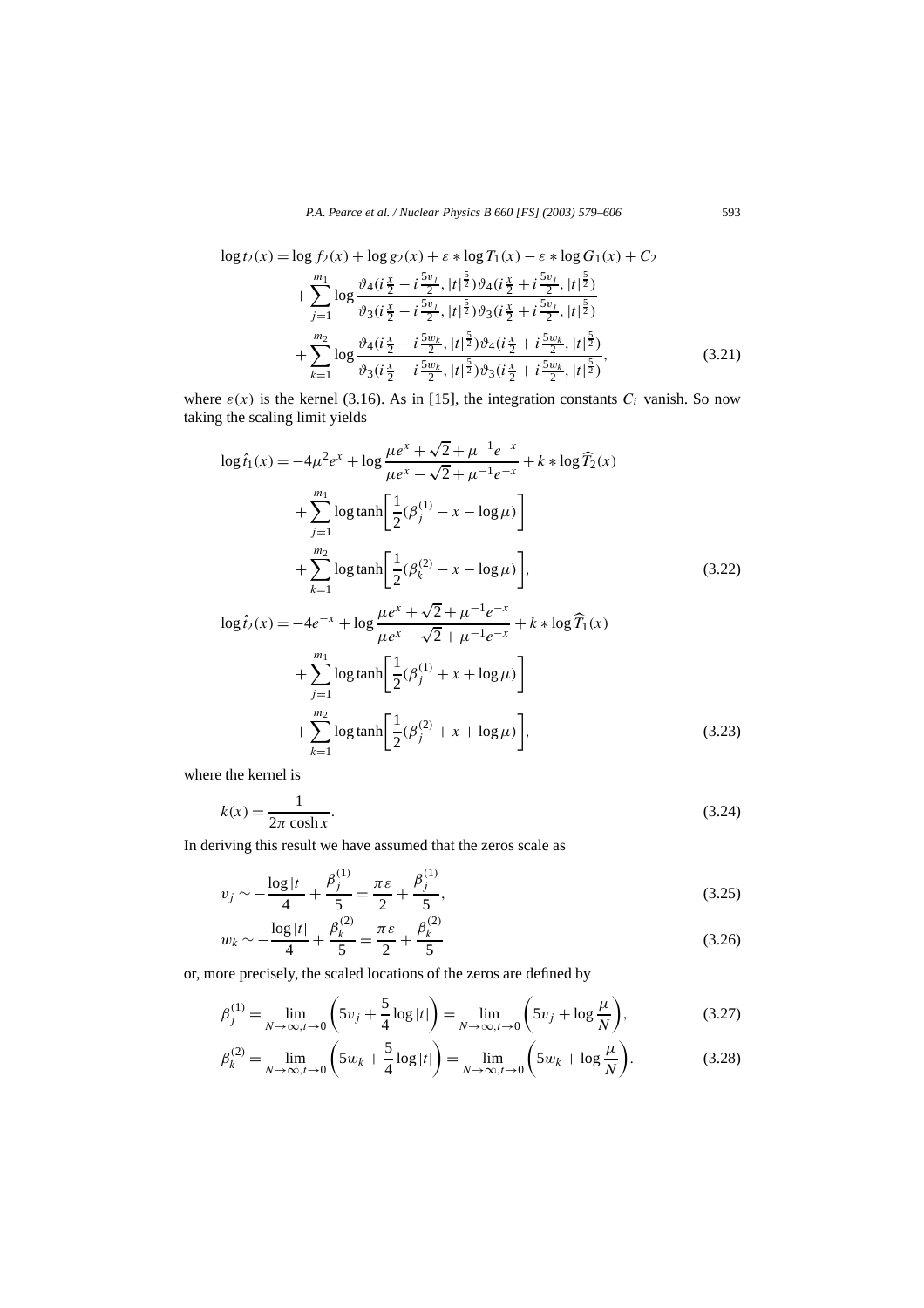Close to the UV fixed point, when *mR* is small, we must have  $\beta_j^{(1)} < 0$  and  $\beta_k^{(2)} > 0$ . If we define the rapidity  $\vartheta$  and pseudo-energies  $\epsilon_i(\vartheta)$  by

$$
e^{-\epsilon_i(\vartheta)} = \lim_{N \to \infty} t_i \left(\vartheta - \log \frac{\mu}{N}\right) = \hat{t}_i(\vartheta - \log \mu), \quad i = 1, 2 \tag{3.29}
$$

where  $\mu = mR/4$  we obtain the TBA equations

$$
\epsilon_1(\vartheta) = mRe^{\vartheta} - \log \frac{e^{\vartheta} + \sqrt{2} + e^{-\vartheta}}{e^{\vartheta} - \sqrt{2} + e^{-\vartheta}} - \frac{1}{2\pi} \int_{-\infty}^{\infty} d\vartheta' \frac{\log(1 + e^{-\epsilon_2(\vartheta')})}{\cosh(\vartheta - \vartheta')}
$$
  

$$
- \sum_{j=1}^{m_1} \log \tanh\left(\frac{\beta_j^{(1)}}{2} - \frac{\vartheta}{2}\right) - \sum_{k=1}^{m_2} \log \tanh\left(\frac{\beta_k^{(2)}}{2} - \frac{\vartheta}{2}\right),
$$
  

$$
\epsilon_2(\vartheta) = mRe^{-\vartheta} - \log \frac{e^{\vartheta} + \sqrt{2} + e^{-\vartheta}}{e^{\vartheta} - \sqrt{2} + e^{-\vartheta}} - \frac{1}{2\pi} \int_{-\infty}^{\infty} d\vartheta' \frac{\log(1 + e^{-\epsilon_1(\vartheta')})}{\cosh(\vartheta - \vartheta')}
$$
  

$$
- \sum_{j=1}^{m_1} \log \tanh\left(\frac{\beta_j^{(1)}}{2} + \frac{\vartheta}{2}\right) - \sum_{k=1}^{m_2} \log \tanh\left(\frac{\beta_k^{(2)}}{2} + \frac{\vartheta}{2}\right).
$$
 (3.30)

To find the locations  $\beta_j^{(1)}$ ,  $\beta_k^{(2)}$  of the 1-strings consider the functional equations

$$
t_1\left(x - i\frac{\pi}{2}\right)t_1\left(x + i\frac{\pi}{2}\right) = 1 + t_2(x),
$$
  

$$
t_2\left(x - i\frac{\pi}{2}\right)t_2\left(x + i\frac{\pi}{2}\right) = 1 + t_1(x),
$$
 (3.31)

at  $x = -\pi i/2 + 5v_j$ ,  $x = -\pi i/2 + 5w_k$ , respectively. Since the right-hand sides vanish, in the scaling limit this implies

$$
\hat{t}_2 \left( \beta_j^{(1)} - \frac{\pi i}{2} - \log \mu \right) = -1 = e^{-n_j^{(1)}} \pi i, \quad j = 1, 2, ..., m_1,
$$
  

$$
\hat{t}_1 \left( \beta_k^{(2)} - \frac{\pi i}{2} - \log \mu \right) = -1 = e^{-n_k^{(2)}} \pi i, \quad k = 1, 2, ..., m_2,
$$
\n(3.32)

or

$$
\epsilon_2 \left(\beta_j^{(1)} - \frac{\pi i}{2}\right) = n_j^{(1)} \pi i, \quad j = 1, 2, ..., m_1,
$$
  

$$
\epsilon_1 \left(\beta_k^{(2)} - \frac{\pi i}{2}\right) = n_k^{(2)} \pi i, \quad k = 1, 2, ..., m_2,
$$
 (3.33)

where  $n_j^{(1)}$ ,  $n_k^{(2)}$  are odd integers. These integers are given by their values [15] in the UV limit as determined by winding numbers

$$
n_j^{(1)} = 2(m_1 - j) - m_2 + 1 + 2I_j^{(1)}, \quad j = 1, 2, ..., m_1,
$$
  
\n
$$
n_k^{(2)} = 2(m_2 - k) - m_1 + 1 + 2I_k^{(2)}, \quad k = 1, 2, ..., m_2,
$$
\n(3.34)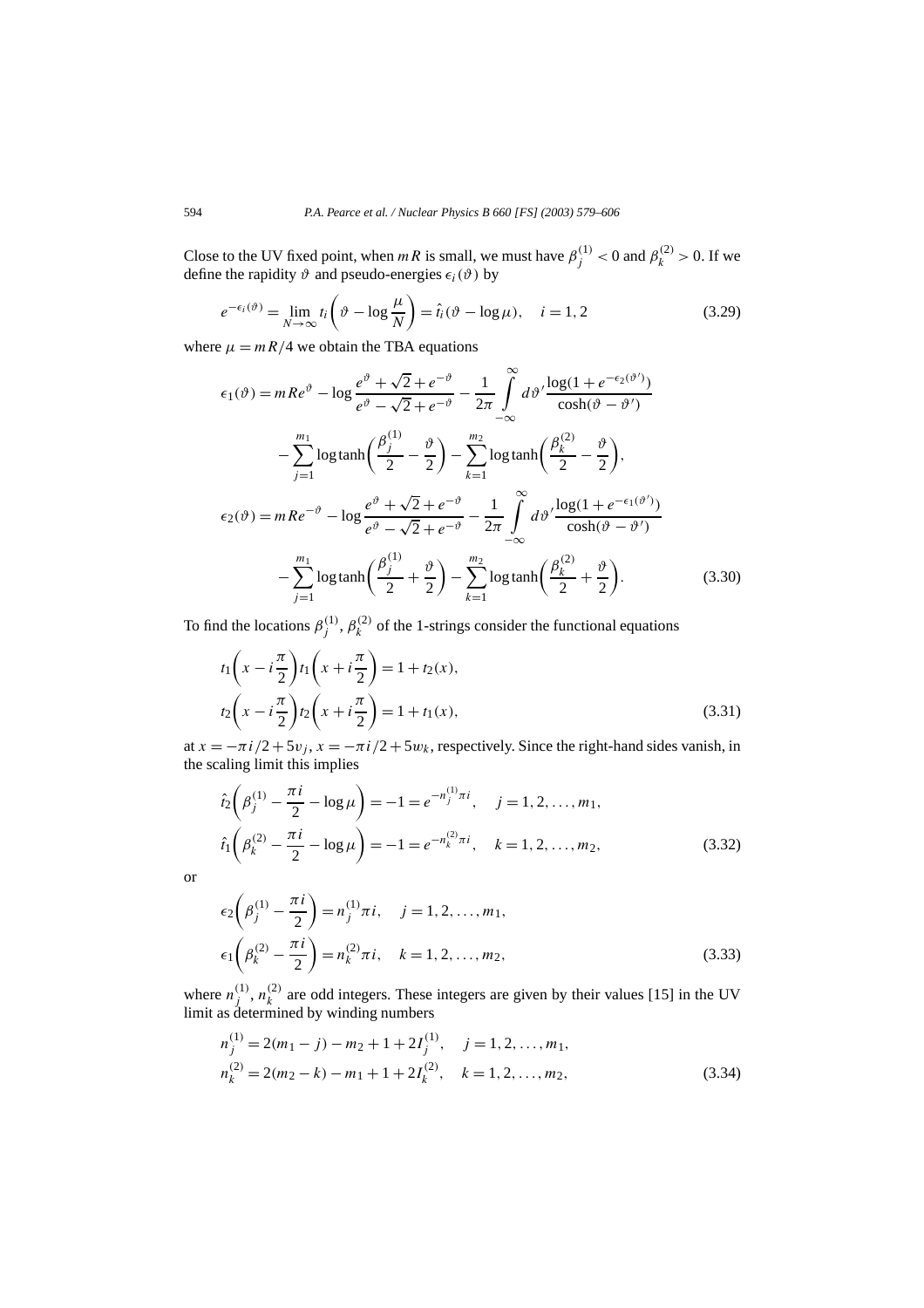where  $I = (I_1^{(1)}, \ldots, I_{m_1}^{(1)} | I_1^{(2)}, \ldots, I_{m_2}^{(2)})$  are the quantum numbers (2.5). These integers  $n_{\ell}^{(i)}$  can change during the flow due to winding of phases. For numerical purposes, a more useful form of these auxiliary equations is obtained by replacing  $\vartheta$  with  $\beta_{\ell}^{(i)} - \pi i/2$  in the TBA equations (3.30). Similar equations can obtained for the locations of the 2-strings.

Repeating the same calculation as in Regime III, we find the finite-size corrections to the scaled energies in Regime IV are

$$
\frac{1}{2}\log D_1(x) = -\frac{RE(R)\cosh x}{2N} + o\left(\frac{1}{N}\right)
$$
\n(3.35)

with

$$
RE(R) = mR \left[ \sum_{j=1}^{m_1} e^{-\beta_j^{(1)}} + \sum_{k=1}^{m_2} e^{-\beta_k^{(2)}} \right] - \frac{mR}{2\pi} \int_{-\infty}^{\infty} d\vartheta \, e^{\vartheta} \log(1 + e^{-\epsilon_1(\vartheta)}). \tag{3.36}
$$

In the UV limit  $mR \to 0$  we recover the critical TBA equations of [15]. Explicitly, setting  $\vartheta = x + \log \mu$ , we find that as  $\mu \to 0$  the location of the 1-strings scale as

$$
\beta_j^{(1)} = y_j^{(1)} + \log \mu, \quad j = 1, 2, ..., m_1,\n\beta_k^{(2)} = -y_k^{(2)} - \log \mu, \quad k = 1, 2, ..., m_2.
$$
\n(3.37)

It follows that in the limit  $mR \to 0$  the finite-size corrections to the scaled energies are given exactly by

$$
\frac{1}{2}\log D_1(u) = \frac{2\pi}{N}\sin 5u \left[\frac{7}{240} - \frac{1}{4}mCm - \sum_{i=1}^{2}\sum_{j=1}^{m_i}I_j^{(i)}\right]
$$
(3.38)

with the finitized partition function

$$
Z_N(q) = q^{-7/240} \sum_{m_1, m_2 \text{ even}} q^{\frac{1}{4}mCm} \begin{bmatrix} m_1 + n_1 \ m_1 \end{bmatrix} \begin{bmatrix} m_2 + n_2 \ m_2 \end{bmatrix} q,
$$
(3.39)

where the modular parameter is  $q = \exp(-\pi \sin 5u M/N)$  for *M* double rows.

We have chosen to write the TBA equations in terms of both strips 1 and 2. However, in accord with the existence of a single extended strip, the set of TBA equations (3.30), (3.33), (3.34) and (3.36) can be written in terms of a single strip by using the symmetry  $\epsilon_2(\vartheta) = \epsilon_1(-\vartheta)$ . Explicitly, extending strip 1, we obtain the TBA equations

$$
\epsilon_1(\vartheta) = mRe^{\vartheta} - \log \frac{e^{\vartheta} + \sqrt{2} + e^{-\vartheta}}{e^{\vartheta} - \sqrt{2} + e^{-\vartheta}} - \frac{1}{2\pi} \int_{-\infty}^{\infty} d\vartheta' \frac{\log(1 + e^{-\epsilon_1(\vartheta')})}{\cosh(\vartheta + \vartheta')}
$$

$$
- \sum_{\ell=1}^{m} \log \tanh \left( \frac{\beta_{\ell}^{(1)}}{2} - \frac{\vartheta}{2} \right),\tag{3.40}
$$

$$
RE(R) = mR \sum_{\ell=1}^{m} e^{-\beta_{\ell}^{(1)}} - \frac{mR}{2\pi} \int_{-\infty}^{\infty} d\vartheta \, e^{\vartheta} \log(1 + e^{-\epsilon_1(\vartheta)}), \tag{3.41}
$$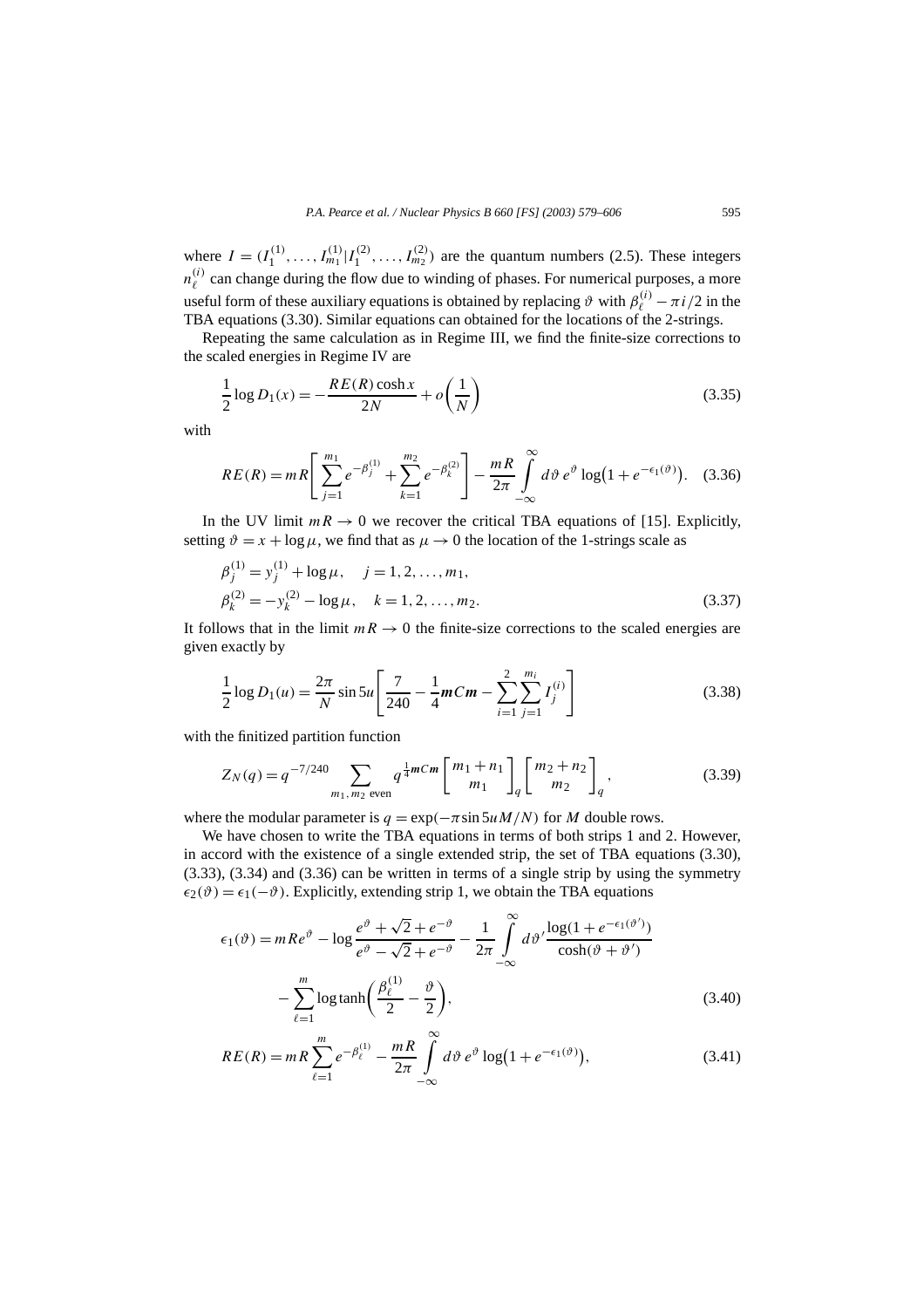where  $m = m_1 + m_2$  and

$$
\beta_{m+1-k}^{(1)} = \beta_k^{(2)}, \quad k = 1, 2, \dots, m_2.
$$
\n(3.42)

The auxiliary equations become

$$
\epsilon_1 \left( \frac{\pi i}{2} - \beta_\ell^{(1)} \right) = n_\ell^{(1)} \pi i, \quad \ell = 1, 2, ..., m,
$$
\n(3.43)

where

$$
n_{\ell}^{(1)} = m - 2\ell + 1 + 2\tilde{I}_{\ell}, \quad \ell = 1, 2, ..., m
$$
\n(3.44)

and the quantum numbers  $\tilde{I}_\ell$  in the extended strip are given by

$$
\tilde{I}_{\ell} = \begin{cases}\nn_2 + I_{\ell}^{(1)}, & \ell = 1, 2, \dots, m_1, \\
n_2 - I_{m+1-\ell}^{(1)}, & \ell = m_1 + 1, m_1 + 2, \dots, m,\n\end{cases} \tag{3.45}
$$

with  $n_2 = m_1/2 - m_2$ . This symmetry between strips 1 and 2 is manifestly broken in the UV limit  $mR \to 0$  and the IR limit  $mR \to \infty$ . Also these TBA equations need to be modified in the intermediate regime for mechanism A levels after collision of the 1-strings.

#### *3.2. IR massless TBA:*  $(r, s) = (1, 1)$

For large  $mR$  we work with the extended strip 1. In this regime the total number of 1-strings is either  $m = m_1 + m_2$  for mechanism B, C or  $m = m_1 + m_2 - 2$  for mechanism A with quantum numbers  $I' = (I'_1, I'_2, \dots, I'_m)$  given by (2.14) to (2.16). Setting

$$
\epsilon'(\vartheta) = \epsilon_1(\vartheta) + m\pi i = \epsilon_2(-\vartheta) + m\pi i
$$
\n(3.46)

we now obtain the single TBA equation

$$
\epsilon'(\vartheta) = mRe^{\vartheta} - \log \frac{e^{\vartheta} + \sqrt{2} + e^{-\vartheta}}{e^{\vartheta} - \sqrt{2} + e^{-\vartheta}} - \frac{1}{2\pi} \int_{-\infty}^{\infty} d\vartheta' \frac{\log(1 + e^{-\epsilon'(\vartheta')})}{\cosh(\vartheta + \vartheta')}
$$

$$
- \sum_{\ell=1}^{m} \log \tanh \left( \frac{\beta_{\ell}'}{2} - \frac{\vartheta}{2} \right)
$$
(3.47)

with scaling energies

$$
RE(R) = mR \sum_{\ell=1}^{m} e^{-\beta_{\ell}'} - \frac{mR}{2\pi} \int_{-\infty}^{\infty} d\vartheta \, e^{\vartheta} \log(1 + e^{-\epsilon'(\vartheta)}). \tag{3.48}
$$

The auxiliary equations are

$$
\epsilon' \left( \frac{\pi i}{2} - \beta'_{\ell} \right) = n'_{\ell} \pi i, \quad \ell = 1, 2, ..., m,
$$
\n(3.49)

where

$$
n'_{\ell} = 2(m - \ell) + 1 + 2I'_{\ell}, \quad \ell = 1, 2, ..., m.
$$
 (3.50)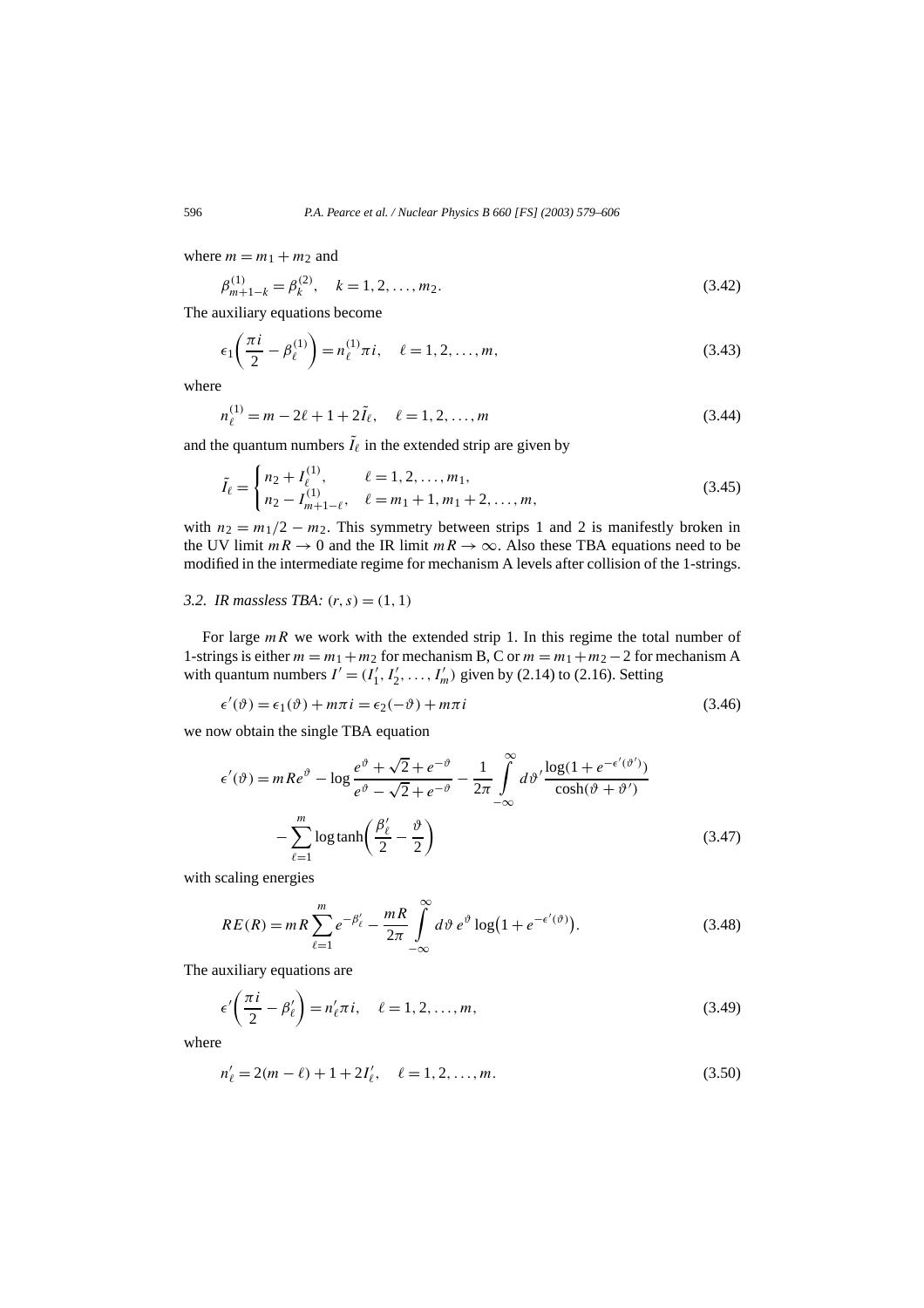The difference between this equation and (3.44), as reflected in (3.46), arises because of the  $m\pi i$  winding between the previous position of the scaling edge at  $\pi i \varepsilon/2$  (reference point for  $\vartheta = 0$ ) and the new position of the scaling edge at  $\pi i \varepsilon$ .

Setting  $\vartheta = x + \log \mu$  in the IR limit  $mR \to \infty$ , the locations of the 1-strings scale as

$$
\beta'_{\ell} = y'_{\ell} + \log \mu, \quad \ell = 1, 2, ..., m \tag{3.51}
$$

and the above equations reduce to the TBA equations of the critical Ising model. Indeed, the pseudo energies  $\epsilon_i(\vartheta)$  decouple giving the energy of the usual massless free fermions

$$
\epsilon'(\vartheta) \sim m \, Re^{-\vartheta} \tag{3.52}
$$

so that the auxilliary equations (3.49) become

$$
4e^{-y'_{\ell}} = -[2(m-\ell) + 1 + 2I'_{\ell}]\pi.
$$
\n(3.53)

In this limit the finite size corrections for the scaled energies are

$$
\frac{1}{2}\log D_1(x) = -\frac{\pi \cosh x}{N} \left[ -\frac{1}{48} + E' \right], \quad E' = \frac{m^2}{2} + \sum_{\ell} I'_{\ell} \tag{3.54}
$$

with the partition function

$$
Z_{1,1}^{\text{Ising}}(q) = q^{-1/48} \sum_{m \text{ even}} q^{m^2/2} \left[ \frac{N+m-2}{2} \right]_q.
$$
 (3.55)

# **4. Massless numerics**

The TBA equations of the previous section can be solved numerically by an iterative procedure. There are, however, some subtleties. The process starts with initial guesses for the pseudoenergies  $\epsilon_i(\vartheta)$  and 1-string locations, close to the UV or IR fixed points. The flow is followed by progressively incrementing or decrementing *mR*. At each value of *mR*, the TBA equations are used to update the pseudoenergies  $\epsilon_i(\vartheta)$  and then these are used in the auxiliary equations to update the locations of the 1-strings, and so on, until a stable solution is reached. Typically, the UV form of the equations is stable for small values of  $mR$ , the IR form is stable for large values of  $mR$  and there is an intermediate range of values of *mR* for which both forms are stable and converge (with a precision of five decimals places) to the same values for the scaled energies and the locations of each of the 1-strings. In all cases these numerical flows confirm the three mechanisms A, B, C.

One numerical difficulty is related to the determination of the location of the 1-strings in strip 2. This problem arises because in the UV form of the equations  $\beta_k^{(2)}$  cannot be obtained by direct iteration of the auxiliary equation. This problem is solved by inverting the phases

$$
\log \tanh \left( \frac{\beta_j^{(1)} - \beta_k^{(2)}}{2} + \frac{\pi i}{4} \right). \tag{4.1}
$$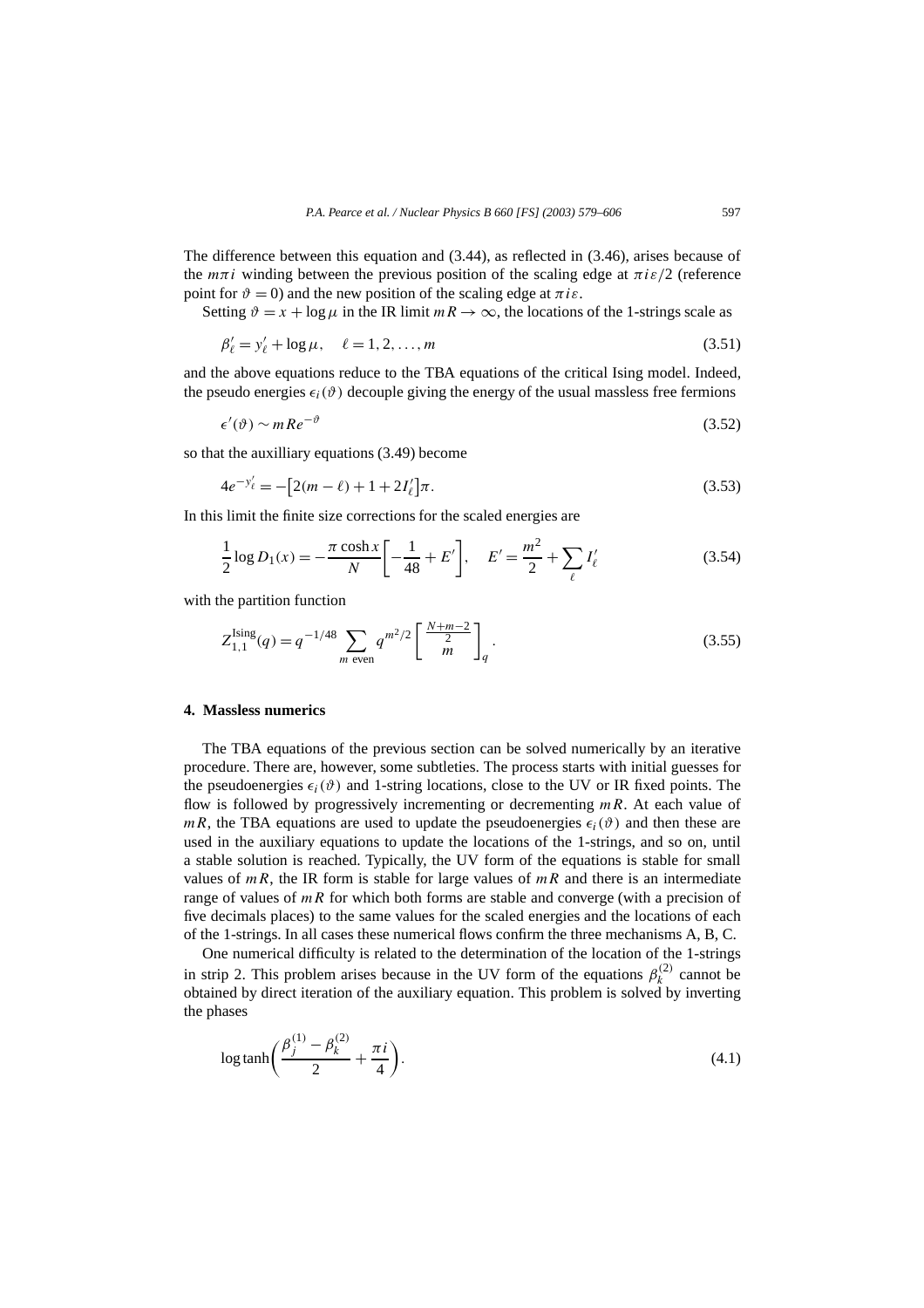

Fig. 3. Flow of groundstate energy  $c_{\text{eff}} = -12RE(R)/\pi$  vs.  $\log(mR)$  for periodic and  $(r, s) = (1, 1)$  boundary conditions. The difference arises from the boundary term in the TBA equations. The energy is a decreasing function of *mR* for periodic boundary conditions by Zamolodchikov's *c*-theorem but this theorem does not apply with fixed boundary conditions.

A more serious problem relates to mechanism A cases for which two 1-strings collide to form a (short) 2-string with complex coordinates

$$
\beta_{m_1}^{(1)}, \beta_{m_2}^{(2)} \mapsto \beta \pm i\gamma. \tag{4.2}
$$

For these cases there is an intermediate range of values of *mR* which requires a modification of the TBA equations. Such short 2-strings were studied [23] in the context of the Yang–Lee scaling theory. Unfortunately, due to instabilities in our equations, we have been unable to numerically solve the mechanism A equations throughout the intermediate region.

We present some typical numerical results in a series of figures. In Fig. 3, we compare the groundstate scaling energy in the  $(r, s) = (1, 1)$  sector with the scaling energy for periodic boundary conditions. In Figs. 4 and 9 we show the flow of scaling energies in the sectors  $(r, s) = (1, 1)$  and  $(r, s) = (3, 1)$ , respectively. A dashed curve is used to guide the eye in the intermediate regime of the mechanism A level. In Figs. 5 and 6, we show the flow of the scaling energy and 1-strings for the mechanism A level in this sector with string contents  $(m_1, m_2) = (4, 2)$  and UV quantum numbers  $I = (0, 0, 0, 0, 0, 0)$ . The dashed curves in the intermediate regime are schematic and have not been calculated from the solution of the TBA equations. For comparison, we show in Figs. 7 and 8, the flow of the scaling energy and 1-strings for the mechanism B level with string contents  $(m_1, m_2) = (6, 2)$  and quantum numbers  $I = (0, 0, 0, 0, 0, 0, 1, 1)$ . The flow of the scaling energies and 1-strings for arbitrary mechanism B and C levels can be calculated throughout the flow by numerical solution of the TBA equations. The mechanism A levels can be calculated right up to the point where the two 1-strings collide. Note the linear regimes in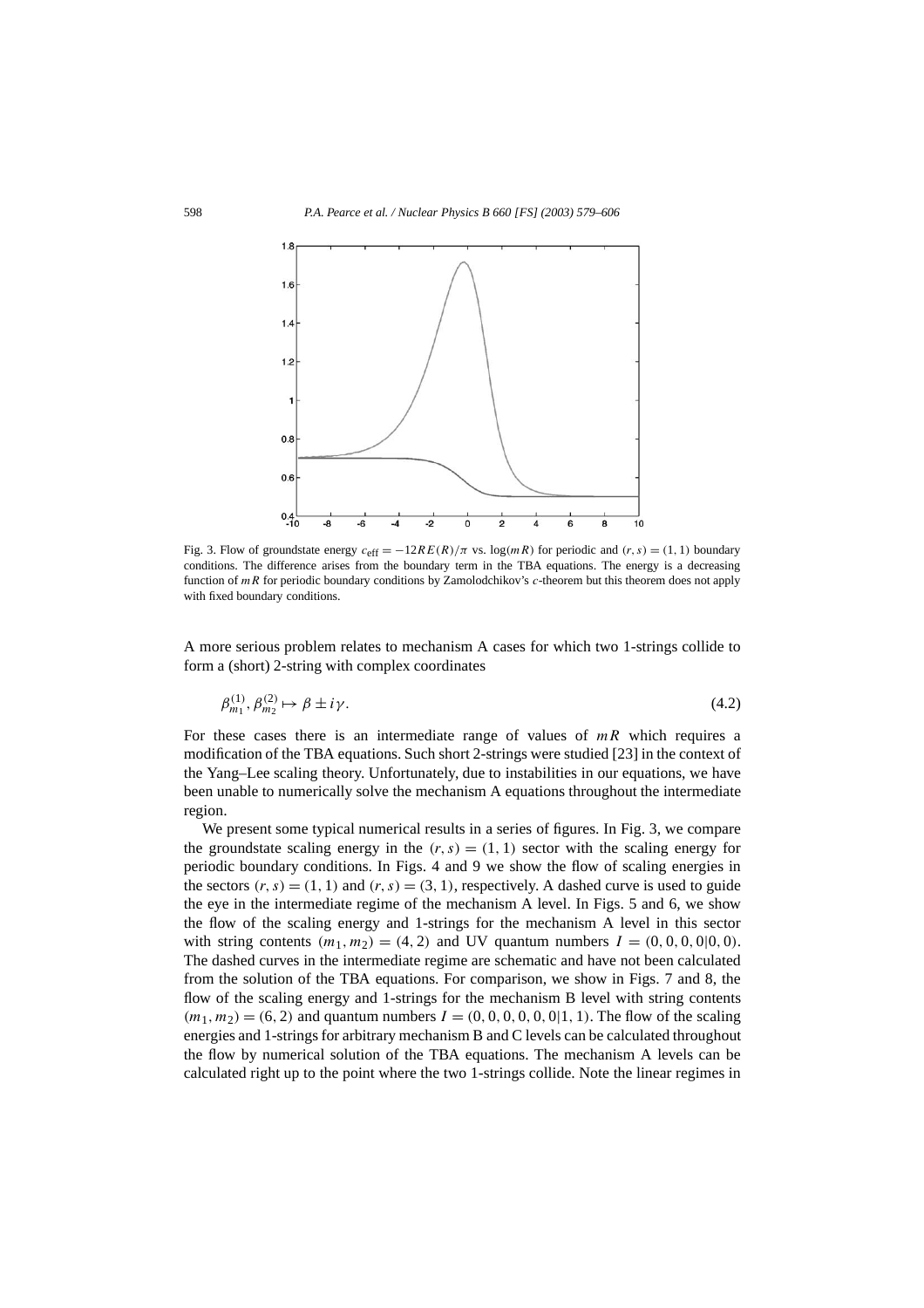

Fig. 4. Flow  $\chi^4_{1,1}(q) \mapsto \chi^3_{1,1}(q)$  of scaling energies  $-c_{\text{eff}}/24 = RE(R)/2\pi$  vs.  $\log(mR)$  in the  $(r, s) = (1, 1)$  sector. The degeneracies of the levels are shown in the margins. The intermediate region of the mechanism A levels (shown dashed) are schematic and have not been obtained from numerical solution of the TBA equations.



Fig. 5. The scaling energy  $-c_{\text{eff}}/24 = RE(R)/2\pi$  vs.  $\log(mR)$  for the mechanism A level in the  $(r, s) = (1, 1)$ sector with string contents  $(m_1, m_2) = (4, 2)$  and UV quantum numbers  $I = (0, 0, 0, 0|0, 0)$ .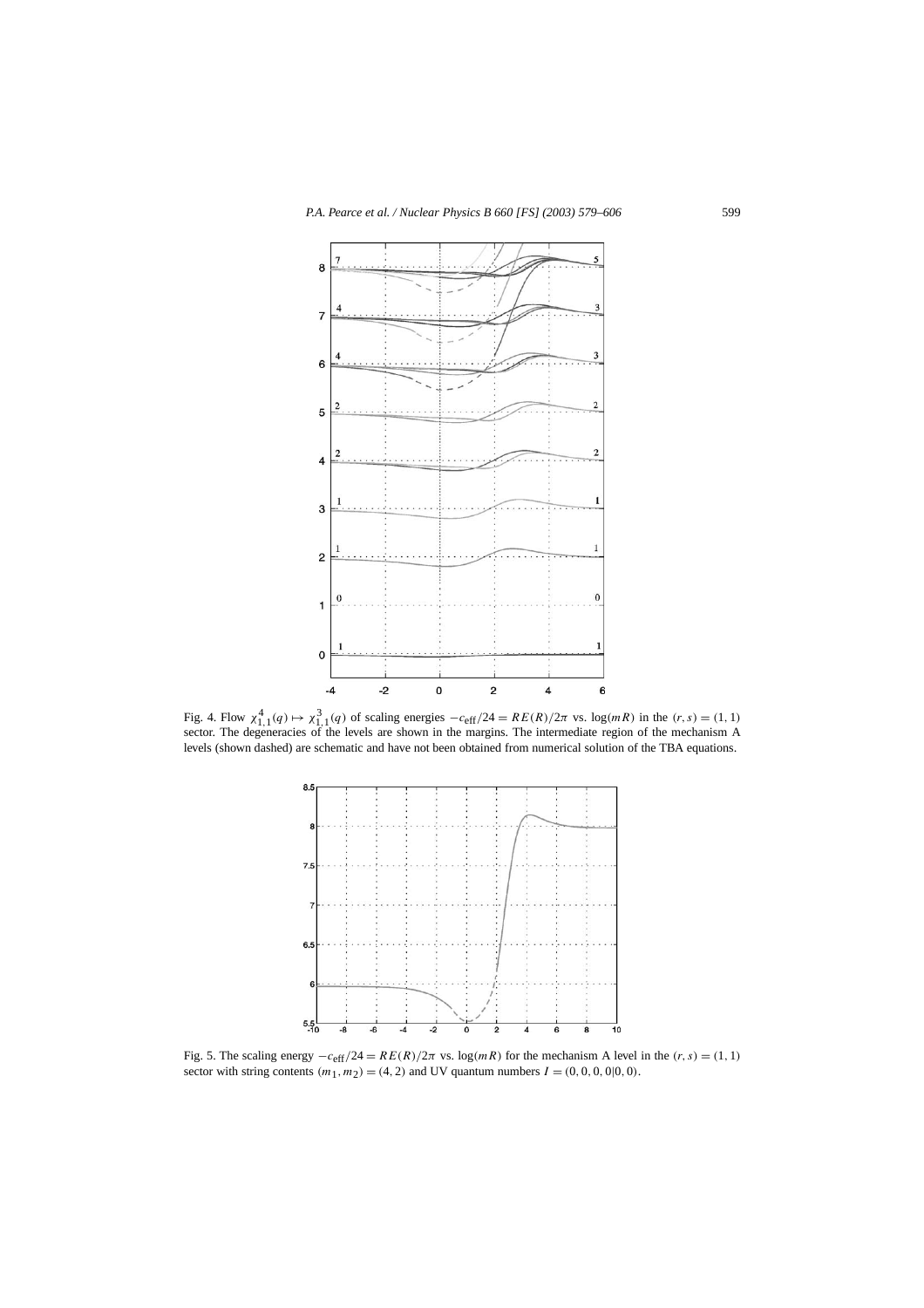

Fig. 6. Flow of six 1-strings vs.  $\log(mR)$  for the mechanism A level in the  $(r, s) = (1, 1)$  sector with string contents  $(m_1, m_2) = (4, 2)$  and UV quantum numbers  $I = (0, 0, 0, 0, 0, 0)$ .



Fig. 7. The scaling energy  $-c_{\text{eff}}/24 = RE(R)/2\pi$  vs.  $\log(mR)$  for the mechanism B level in the  $(r, s) = (1, 1)$ sector with string contents  $(m_1, m_2) = (6, 2)$  and UV quantum numbers  $I = (0, 0, 0, 0, 0, 0, 1, 1)$ .

the UV and IR for the flows of 1-strings. This corresponds to the assumed limiting scaling of the locations of these 1-strings.

#### **5. Discussion**

In this paper we have used a lattice approach to derive TBA equations for all excitations in the massless renormalization group flow from the tricritical to critical Ising model. The excitations are classified according to string content which changes by one of three mechanisms A, B, C along the flow and leads to a mapping between finitized Virasoro characters. With the exception of the intermediate regime for mechanism A flows, the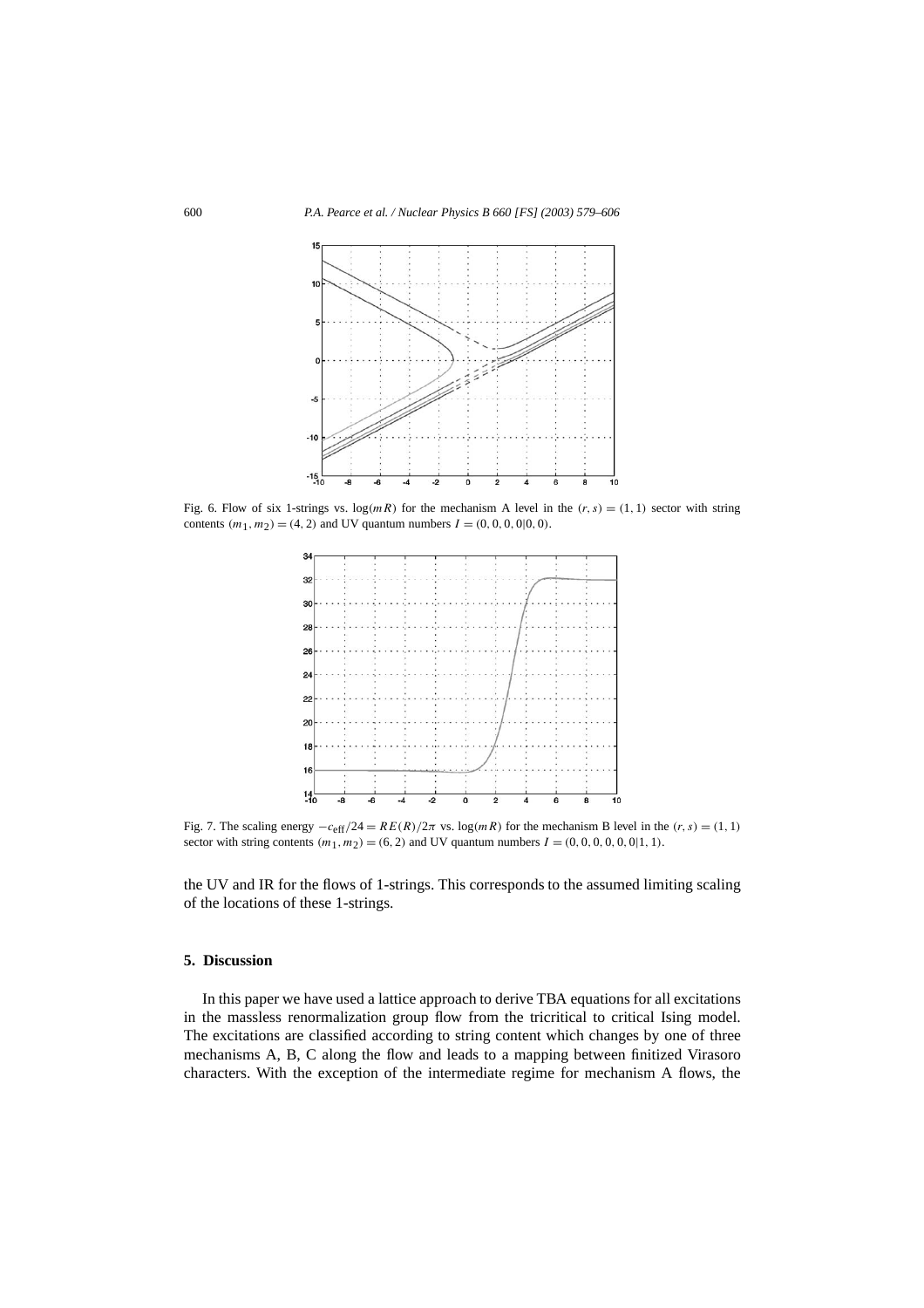

Fig. 8. Flow of eight 1-strings versus  $\log(mR)$  for the mechanism B level in the  $(r, s) = (1, 1)$  sector with string contents  $(m_1, m_2) = (6, 2)$  and UV quantum numbers  $I = (0, 0, 0, 0, 0, 0, 1, 1)$ .



Fig. 9. Flow  $\chi_{3,1}^4(q) \mapsto \chi_{1,3}^3(q)$  of scaling energies  $-c_{\text{eff}}/24 = RE(R)/2\pi$  vs.  $\log(mR)$  in the  $(r, s) = (3, 1)$  sector. The degeneracies of the levels are shown in the margins. The intermediate region of the mechanism A levels (shown dashed) are schematic and have not been obtained from numerical solution of the TBA equations.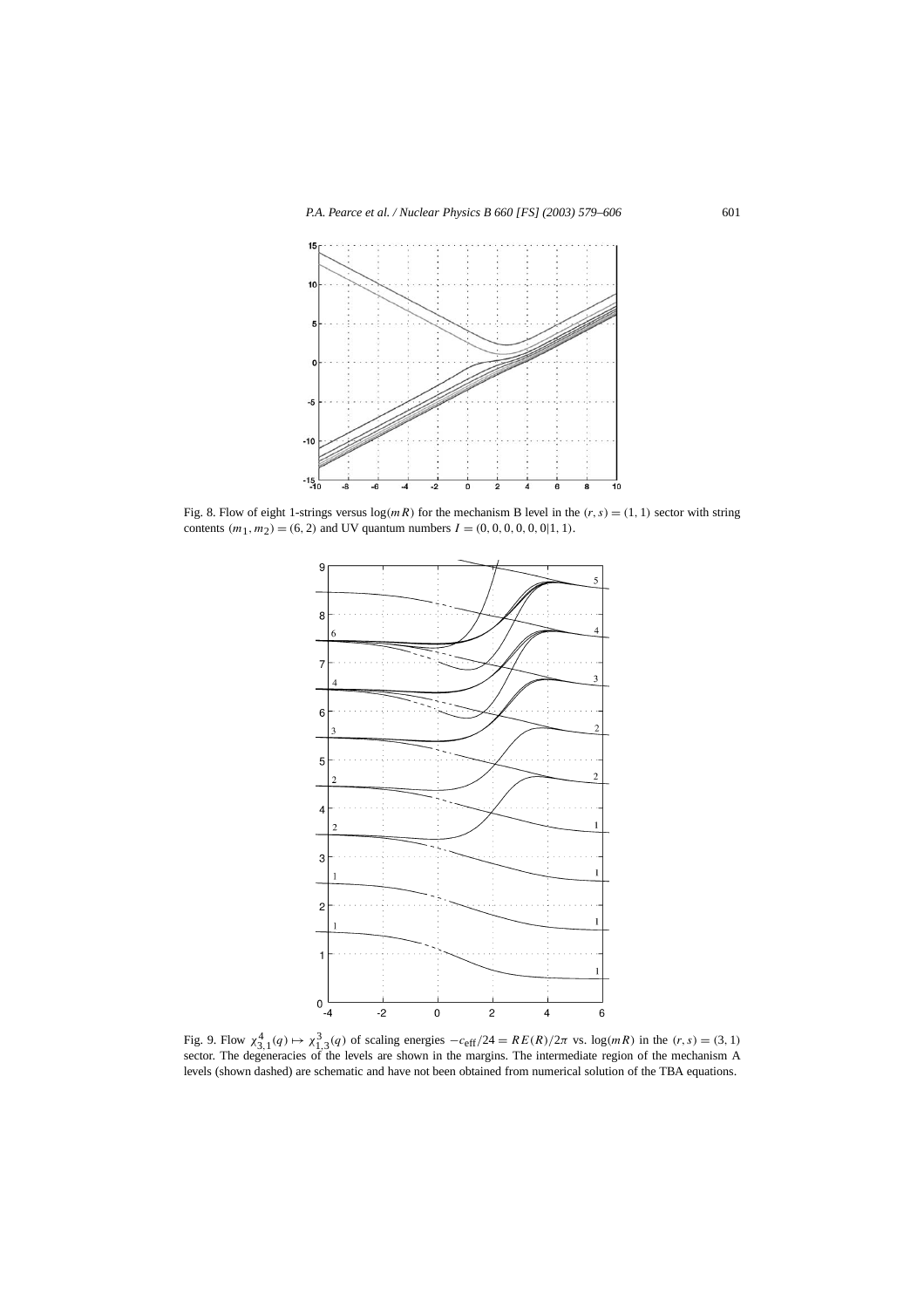TBA equations can be solved numerically by iteration. It would be of interest to compare our results with the results of the Truncated Conformal Space Approximation.

Although, the tricritical Ising model is superconformal, the boundary conditions applied in this paper break the superconformal symmetry. It would be of interest to investigate the pattern of the superconformal flows between fixed points corresponding to superconformal boundary conditions [9,24]. It would also be of interest to extend the analysis of this paper to the complete flow for periodic boundary conditions.

#### **Acknowledgements**

P.A.P. is supported by the Australian Research Council and thanks the Asia Pacific Center for Theoretical Physics for support to visit Seoul. C.A. is supported in part by Korea Research Foundation 2002-070-C00025, KOSEF 1999-00018. We thank Giuseppe Mussardo for discussions.

# **Appendix A**

In this appendix we prove the generalized *q*-Vandermonde identities of Section 2.4. We simplify the identities to show they are special cases of general identities obtained by Bender [25]. We then give an elementary proof of these identities using induction.

To simplify the identities of Section 2.4 we set  $m_1 = 2k$  or  $m_1 = 2k + 1$  depending on the parity of  $m_1$  and set  $n = (N+m)/2$  or  $n = (N+m\pm1)/2$  as appropriate. This reduces the six identities to four identities

$$
\chi_{1,1}/\chi_{3,1}: \begin{bmatrix} n \\ m \end{bmatrix} = \sum_{k} q^{6k^{2}-2km} \left\{ \begin{bmatrix} n-k \\ 2k \end{bmatrix} \begin{bmatrix} k \\ m-2k \end{bmatrix} + q^{-2k} \begin{bmatrix} n-k \\ 2k-1 \end{bmatrix} \begin{bmatrix} k-1 \\ m-2k \end{bmatrix} + q^{m-7k+2} \begin{bmatrix} n-k+1 \\ 2k-1 \end{bmatrix} \begin{bmatrix} k-1 \\ m-2k+1 \end{bmatrix} \right\},
$$
\n
$$
\chi_{2,2}: \begin{bmatrix} n \\ m \end{bmatrix} = \sum_{k} q^{6k^{2}-2km} \left\{ \begin{bmatrix} n-k \\ 2k \end{bmatrix} \begin{bmatrix} k \\ m-2k \end{bmatrix} + q^{-m+5k+1} \begin{bmatrix} n-k-1 \\ 2k \end{bmatrix} \begin{bmatrix} k \\ m-2k-1 \end{bmatrix} + q^{m-5k+1} \begin{bmatrix} n-k \\ 2k-1 \end{bmatrix} \begin{bmatrix} k \\ m-2k+1 \end{bmatrix} \right\},
$$
\n
$$
\chi_{2,1}: \begin{bmatrix} n \\ m \end{bmatrix} = \sum_{k} q^{6k^{2}-2km-m+6k+3/2} \times \left\{ q^{k+1/2} \begin{bmatrix} n-k-1 \\ 2k-1 \end{bmatrix} \begin{bmatrix} k+1 \\ m-2k+1 \end{bmatrix} \right\},
$$
\n
$$
(\text{A.2})
$$

 $2k + 1$ 

*m* − 2*k* − 1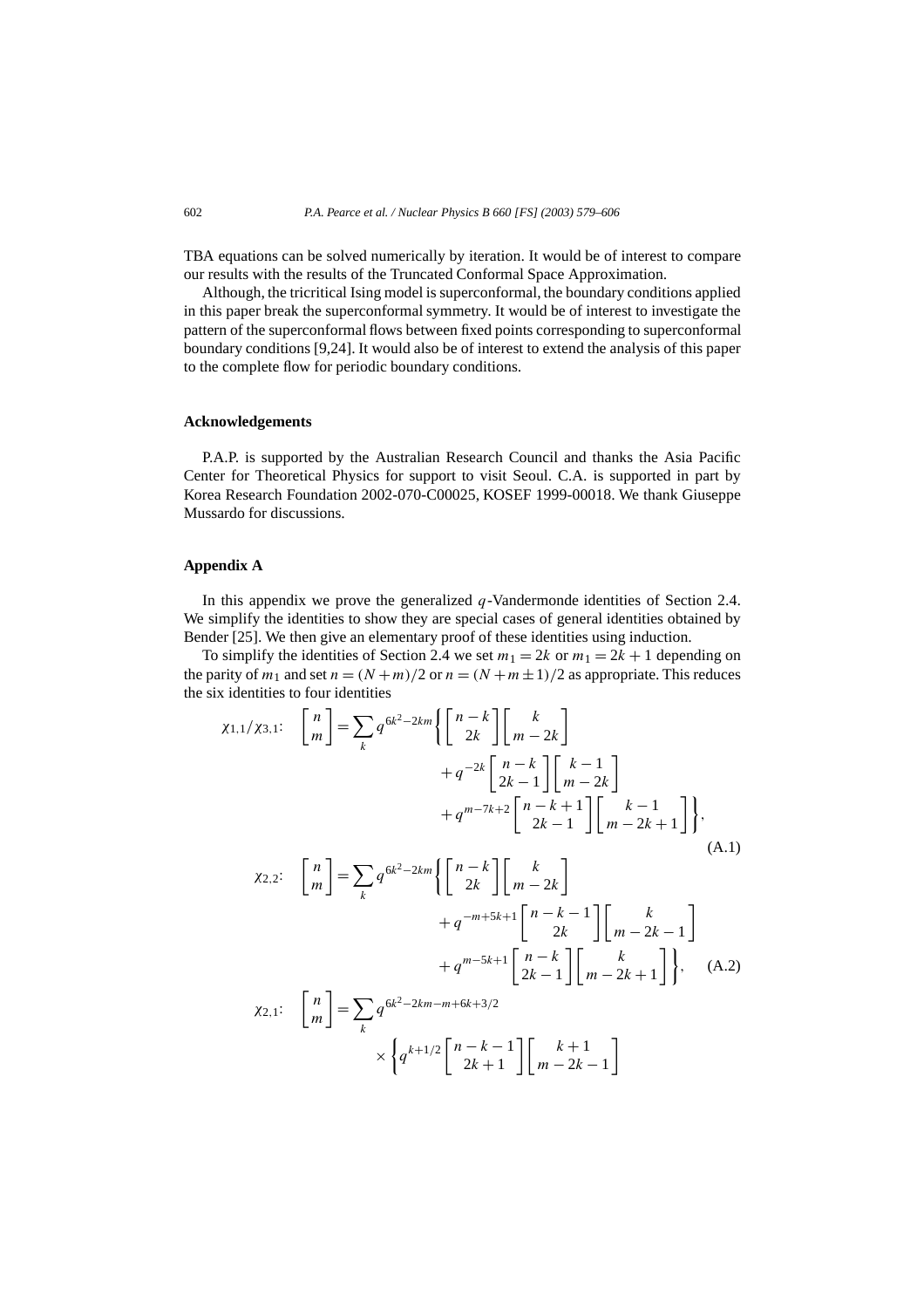$$
+ q^{-k-1/2} \begin{bmatrix} n-k-1 \\ 2k \end{bmatrix} \begin{bmatrix} k \\ m-2k-1 \end{bmatrix}
$$

$$
+ q^{m-6k-3/2} \begin{bmatrix} n-k \\ 2k \end{bmatrix} \begin{bmatrix} k \\ m-2k \end{bmatrix},
$$
(A.3)

$$
\chi_{1,2}/\chi_{3,2}: \begin{bmatrix} n \\ m \end{bmatrix} = \sum_{k} q^{6k^{2}-2km-m+6k+3/2} \times \left\{ q^{m-6k-3/2} \begin{bmatrix} n-k \\ 2k \end{bmatrix} \begin{bmatrix} k \\ m-2k \end{bmatrix} + q^{-m+4k+5/2} \begin{bmatrix} n-k-1 \\ 2k+1 \end{bmatrix} \begin{bmatrix} k \\ m-2k-2 \end{bmatrix} + q^{-k-1/2} \begin{bmatrix} n-k \\ 2k+1 \end{bmatrix} \begin{bmatrix} k \\ m-2k-1 \end{bmatrix} \right\}. \tag{A.4}
$$

After some recasting, a surprising mod 3 property emerges in the terms of these identities

$$
\chi_{1,1}/\chi_{3,1}: \quad \begin{bmatrix} n \\ m \end{bmatrix} = \sum_{k} q^{6k^{2}-2km} \times \left\{ \begin{bmatrix} n-k \\ n-3k \end{bmatrix} \begin{bmatrix} k \\ 3k-m \end{bmatrix} + q^{-2k} \begin{bmatrix} n-k \\ n-3k+1 \end{bmatrix} \begin{bmatrix} k-1 \\ 3k-1-m \end{bmatrix} + q^{m-7k+2} \begin{bmatrix} n-k+1 \\ n-3k+2 \end{bmatrix} \begin{bmatrix} k-1 \\ 3k-2-m \end{bmatrix} \right\}, \quad (A.5)
$$
  

$$
\chi_{2,2}: \quad \begin{bmatrix} n \\ m \end{bmatrix} = \sum_{k} q^{6k^{2}-2km} \times \left\{ \begin{bmatrix} n-k \\ n-3k \end{bmatrix} \begin{bmatrix} k \\ 3k-m \end{bmatrix} + q^{-m+5k+1} \begin{bmatrix} n-k-1 \\ n-3k-1 \end{bmatrix} \begin{bmatrix} k \\ 3k+1-m \end{bmatrix} + q^{m-5k+1} \begin{bmatrix} n-k \\ n-3k+1 \end{bmatrix} \begin{bmatrix} k \\ 3k-1-m \end{bmatrix} \right\}, \quad (A.6)
$$
  

$$
\chi_{2,1}: \quad \begin{bmatrix} n \\ m \end{bmatrix} = \sum_{k} q^{6k^{2}-2km} \times \left\{ q^{-m+7k+2} \begin{bmatrix} n-k-1 \\ n-3k-2 \end{bmatrix} \begin{bmatrix} k+1 \\ 2k+2-m \end{bmatrix} \right.
$$

*n* − 3*k* − 2

*n* − 3*k* − 1

 $\begin{bmatrix} k \\ 3k-m \end{bmatrix}$ 

 $+q^{-m+5k+1} \left[ \begin{array}{cc} n-k-1 \\ n-2k \end{array} \right]$ 

 $\left| \begin{matrix} \end{matrix} \right|$ 

3*k* + 2 − *m*

3*k* + 1 − *m*

ı

 $\bigcap k$ 

 $+\begin{bmatrix} n-k \\ n-3k \end{bmatrix} \begin{bmatrix} k \\ 3k-m \end{bmatrix}$ , (A.7)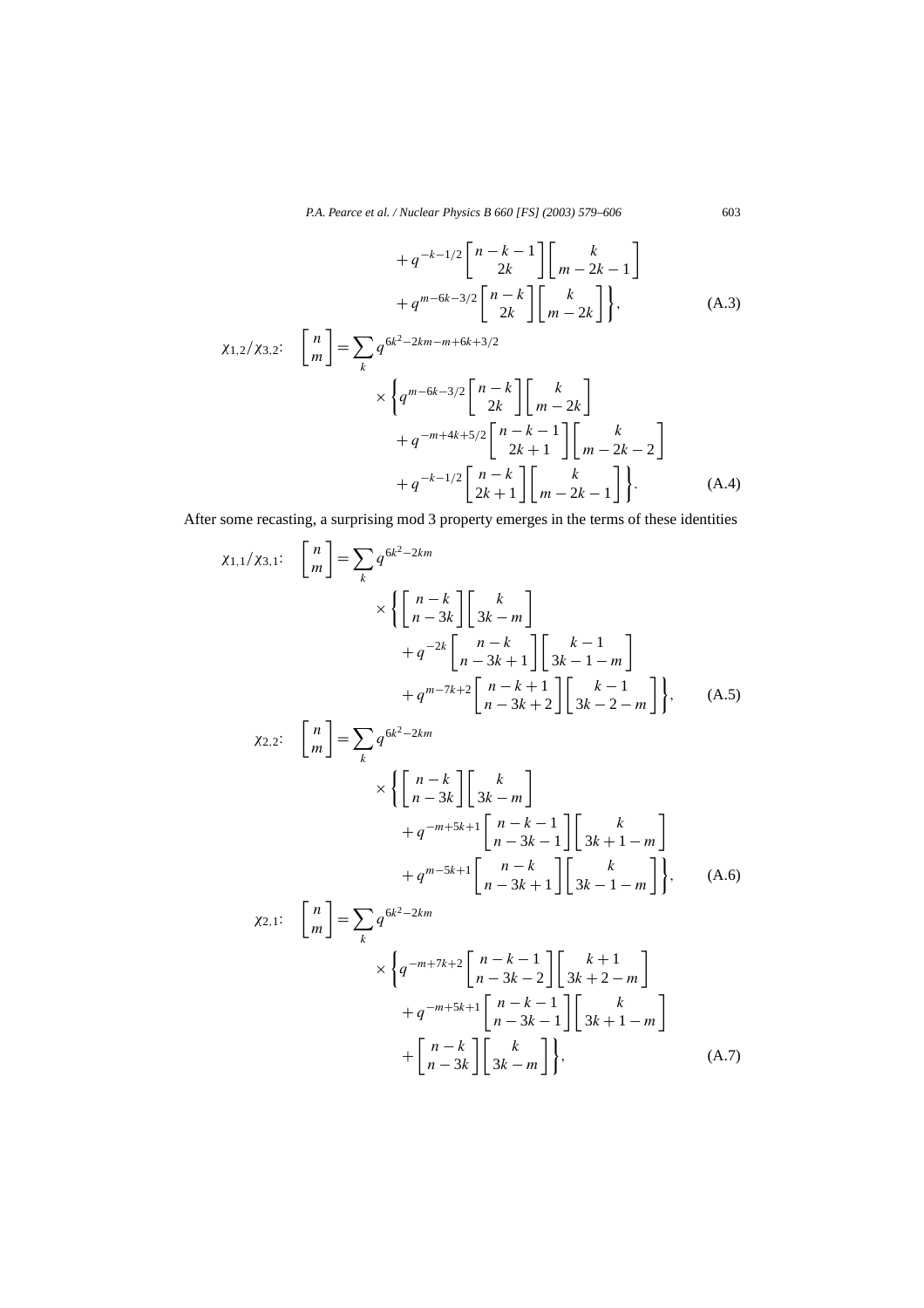$$
\chi_{1,2}/\chi_{3,2}: \quad \begin{bmatrix} n \\ m \end{bmatrix} = \sum_{k} q^{6k^{2}-2km} \times \left\{ \begin{bmatrix} n-k \\ n-3k \end{bmatrix} \begin{bmatrix} k \\ 3k-m \end{bmatrix} + q^{-2m+10k+4} \begin{bmatrix} n-k-1 \\ n-3k-2 \end{bmatrix} \begin{bmatrix} k \\ 3k+2-m \end{bmatrix} + q^{-m+5k+1} \begin{bmatrix} n-k \\ n-3k-1 \end{bmatrix} \begin{bmatrix} k \\ 3k+1-m \end{bmatrix} \right\}. \tag{A.8}
$$

Setting  $\ell = 3k$ ,  $3k + 1$ ,  $3k + 2$  mod 3 reduces the four identities to just two identities

$$
\chi_{1,1}/\chi_{3,1}/\chi_{1,2}/\chi_{3,2}: \begin{bmatrix} n \\ m \end{bmatrix} = \sum_{\ell} q^{(\ell - \lfloor \ell/3 \rfloor)(\ell - m)} \begin{bmatrix} n - \lfloor (\ell + 1)/3 \rfloor \\ n - \ell \end{bmatrix} \begin{bmatrix} \lfloor \ell/3 \rfloor \\ \ell - m \end{bmatrix},
$$
\n
$$
\chi_{2,2}/\chi_{2,1}: \begin{bmatrix} n \\ m \end{bmatrix} = \sum_{\ell} q^{(\ell - \lfloor (\ell + 1)/3 \rfloor)(\ell - m)} \times \begin{bmatrix} n - \lfloor (\ell + 2)/3 \rfloor \\ n - \ell \end{bmatrix} \begin{bmatrix} \lfloor (\ell + 1)/3 \rfloor \\ \ell - m \end{bmatrix}.
$$
\n(A.10)

For  $(n, m) \neq (0, 0)$  there is an additional identity

$$
\begin{bmatrix} n \\ m \end{bmatrix} = \sum_{\ell} q^{(\ell - \lfloor (\ell + 2)/3 \rfloor)(\ell - m)} \begin{bmatrix} n - \lfloor (\ell + 3)/3 \rfloor \\ n - \ell \end{bmatrix} \begin{bmatrix} \lfloor (\ell + 2)/3 \rfloor \\ \ell - m \end{bmatrix}.
$$
 (A.11)

These are in fact special cases<sup>2</sup> of identities due to Bender [25].

### *A.1. Generalized q-Vandermonde identities*

$$
\begin{bmatrix} n \\ m \end{bmatrix} = \sum_{\ell} q^{\lfloor (2\ell + 2 - a)/3 \rfloor (\ell - m)} \begin{bmatrix} n - \lfloor (\ell + 1 + a)/3 \rfloor \\ n - \ell \end{bmatrix} \begin{bmatrix} \lfloor (\ell + a)/3 \rfloor \\ \ell - m \end{bmatrix},
$$
  
- $m \le a \le 2n + 1.$  (A.12)

**Proof.** For  $n = m$  we have  $\ell = m$  so l.h.s. = r.h.s = 1 for  $-m \le a \le 2m + 1$ . We now proceed by induction on *n*. Suppose that  $-m \le a \le 2n+1$  and  $-(m-1) \le a+1 \le 2n+1$ , that is,  $-m \leq a \leq 2n$ . Then

$$
\begin{bmatrix} n+1 \ m \end{bmatrix} = \begin{bmatrix} n \\ m \end{bmatrix} + q^{n-m+1} \begin{bmatrix} n \\ m-1 \end{bmatrix} = \begin{bmatrix} n \\ m \end{bmatrix} + q^{(n-\ell)+(\ell-m+1)} \begin{bmatrix} n \\ m-1 \end{bmatrix}
$$

$$
= \sum_{\ell} q^{\lfloor (2\ell+2-a)/3 \rfloor (\ell-m)} \begin{bmatrix} n - \lfloor (\ell+1+a)/3 \rfloor \\ n-\ell \end{bmatrix} \begin{bmatrix} \lfloor (\ell+a)/3 \rfloor \\ \ell-m \end{bmatrix}
$$

<sup>2</sup> We thank George Andrews for pointing this out to us.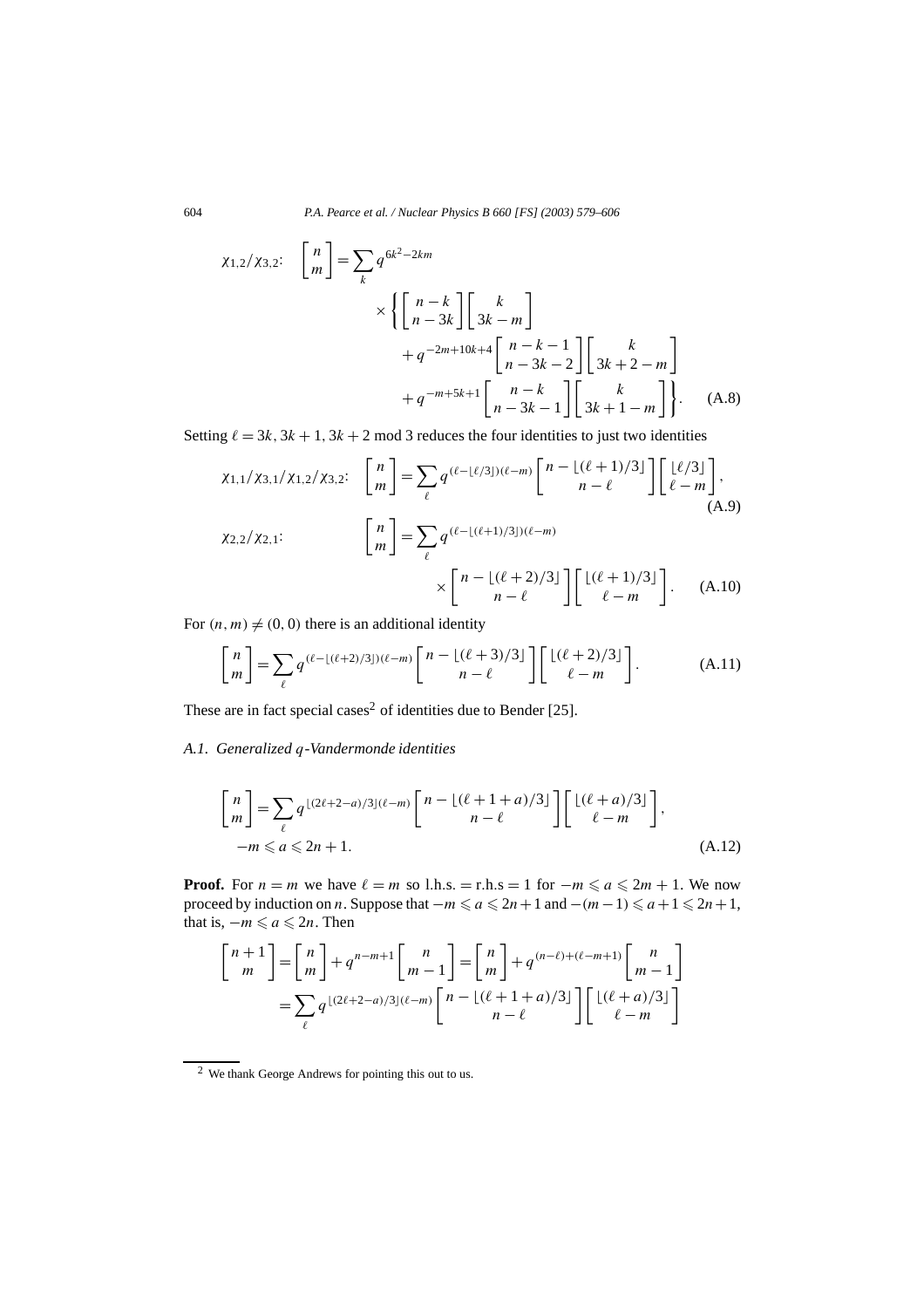$$
+\sum_{\ell} q^{(\lfloor (2\ell+1-a)/3 \rfloor+1)(\ell-m+1)} \times q^{n-\ell} \begin{bmatrix} n - \lfloor (\ell+2+a)/3 \rfloor \\ n-\ell \end{bmatrix} \begin{bmatrix} \lfloor (\ell+1+a)/3 \rfloor \\ \ell-m+1 \end{bmatrix}
$$
  
=  $\sum_{\ell} q^{\lfloor (2\ell+2-a)/3 \rfloor (\ell-m)} \left\{ \begin{bmatrix} n - \lfloor (\ell+1+a)/3 \rfloor \\ n-\ell \end{bmatrix} + q^{n-\ell+1} \begin{bmatrix} n - \lfloor (\ell+1+a)/3 \rfloor \\ n-\ell+1 \end{bmatrix} \right\} \begin{bmatrix} \lfloor (\ell+a)/3 \rfloor \\ \ell-m \end{bmatrix}$   
=  $\sum_{\ell} q^{\lfloor (2\ell+2-a)/3 \rfloor (\ell-m)} \begin{bmatrix} n+1 - \lfloor (\ell+1+a)/3 \rfloor \\ n+1-\ell \end{bmatrix} \begin{bmatrix} \lfloor (\ell+a)/3 \rfloor \\ \ell-m \end{bmatrix}.$ 

Now suppose that  $a = 2n + 1$ . Then only the terms  $\ell = n$  and  $\ell = n + 1$  survive on the r.h.s. and

$$
\sum_{\ell} q^{\lfloor (2\ell+2-a)/3 \rfloor (\ell-m)} \begin{bmatrix} n+1-\lfloor (\ell+1+a)/3 \rfloor \\ n+1-\ell \end{bmatrix} \begin{bmatrix} \lfloor (\ell+a)/3 \rfloor \\ \ell-m \end{bmatrix}
$$

$$
= \sum_{\ell} q^{\lfloor (2\ell-2n+1)/3 \rfloor (\ell-m)} \begin{bmatrix} n+1-\lfloor (\ell+2n+2)/3 \rfloor \\ n+1-\ell \end{bmatrix} \begin{bmatrix} \lfloor (\ell+2n+1)/3 \rfloor \\ \ell-m \end{bmatrix}
$$

$$
= \begin{bmatrix} n \\ m \end{bmatrix} + q^{n-m+1} \begin{bmatrix} n \\ m-1 \end{bmatrix} = \begin{bmatrix} n+1 \\ m \end{bmatrix}.
$$

#### **References**

- [1] C.N. Yang, C.P. Yang, J. Math. Phys. 10 (1969) 1115.
- [2] Al.B. Zamolodchikov, Nucl. Phys. B 342 (1990) 695;
	- Al.B. Zamolodchikov, Nucl. Phys. B 358 (1991) 497;
	- Al.B. Zamolodchikov, Nucl. Phys. B 358 (1991) 524;
	- Al.B. Zamolodchikov, Nucl. Phys. B 366 (1991) 122.
- [3] M.J. Martins, Phys. Rev. Lett. 67 (1991) 419.
- [4] P. Fendley, Nucl. Phys. B 374 (1992) 667.
- [5] P. Dorey, R. Tateo, Nucl. Phys. B 482 (1996) 639.
- [6] A.A. Belavin, A.M. Polyakov, A.B. Zamolodchikov, Nucl. Phys. B 241 (1984) 333.
- [7] F. Lesage, H. Saleur, P. Simonetti, Phys. Lett. B 427 (1998) 85.
- [8] G. Feverati, P.A. Pearce, F. Ravanini, Phys. Lett. B 534 (2002) 216–223.
- [9] R.I. Nepomechie, Int. J. Mod. Phys. A 17 (2002) 3809.
- [10] R.I. Nepomechie, C. Ahn, Nucl. Phys. B 647 (2002) 433–470.
- [11] P.A. Pearce, L. Chim, C. Ahn, Nucl. Phys. B 601 (2001) 539-568.
- [12] G.E. Andrews, R.J. Baxter, P.J. Forrester, J. Stat. Phys. 35 (1984) 193.
- [13] E. Melzer, Int. J. Mod. Phys. A 9 (1994) 1115.
- [14] A. Berkovich, Nucl. Phys. B 431 (1994) 315.
- [15] D.L. O'Brien, P.A. Pearce, S.O. Warnaar, Nucl. Phys. B 501 (1997) 773.
- [16] R.J. Baxter, P.A. Pearce, J. Phys. A 16 (1983) 2239.
- [17] G. Feverati, P.A. Pearce, Critical RSOS and minimal models I: Paths, fermionic algebras and Virasoro modules, hep-th/0211185.
- [18] R.E. Behrend, P.A. Pearce, D.L. O'Brien, J. Stat. Phys. 84 (1996) 1.
- [19] P.A. Pearce, B. Nienhuis, Nucl. Phys. B 519 (1998) 579.